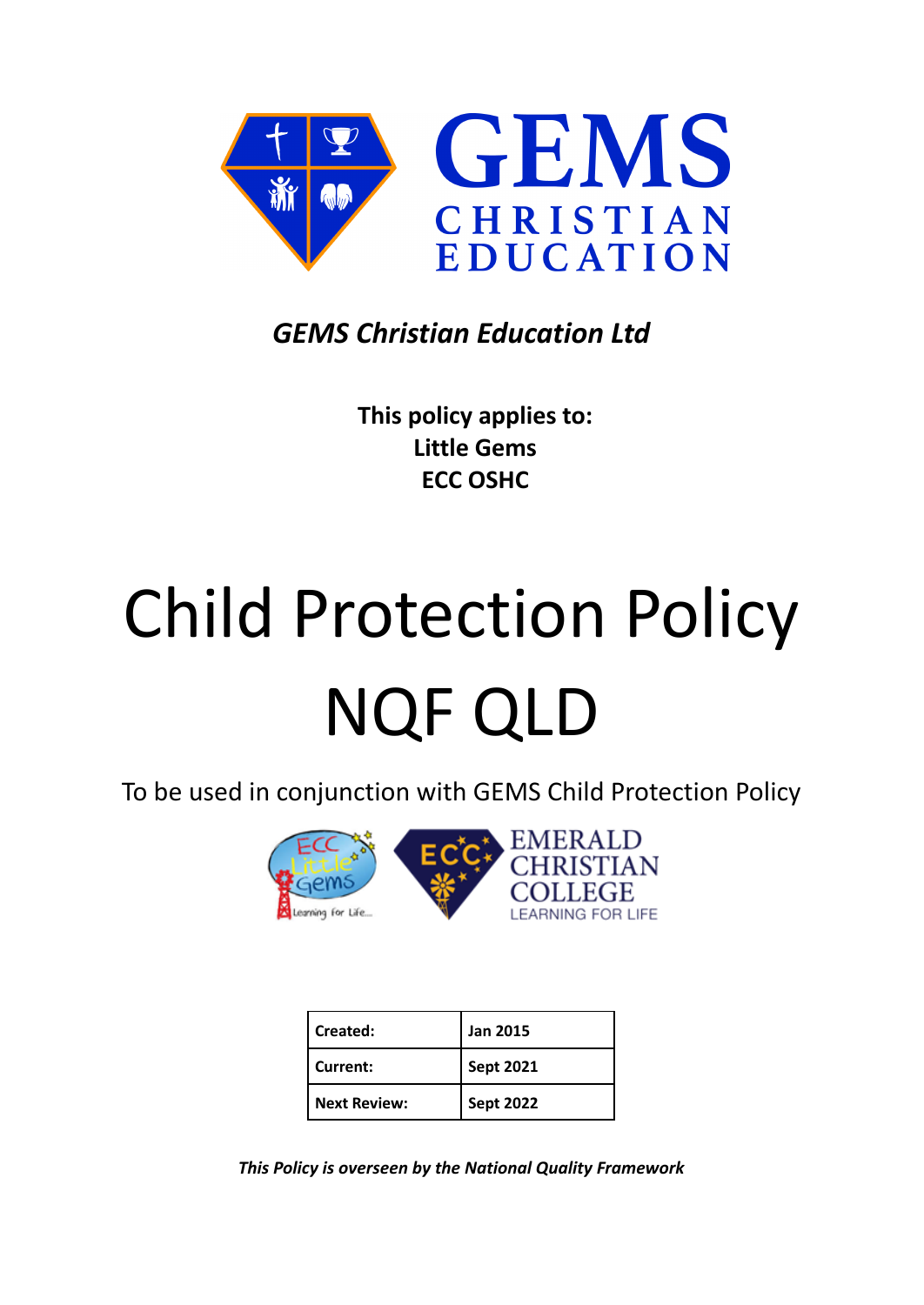# **Child Protection Reporting Overview**



Complete an incident report form and include: Time, date and place of the disclosure 'Word for word' what happened and what was said, including anything you said and any actions that have been taken Date of report and signature

# **REPORTING A DISCLOSURE**

If you have a reasonable suspicion a child is at risk of significant harm caused by physical or sexual abuse where a parent is unable or unwilling to protect child contact **Child Safety Services** on **1800**

**177 135 (after hours)** or **Regional Intake Service (business hours)**

| <b>Brisbane</b>      | 1300 682 254 |
|----------------------|--------------|
| Central Queensland   | 1300 703 762 |
| Far North Queensland | 1300 684 062 |
| North Coast          | 1300 703 921 |
| North Queensland     | 1300 706 147 |
| South East           | 1300 679 849 |
| South West           | 1300 683 390 |

IF YOU AREN'T SURE WHO TO CALL CONTACT CHILD SAFETY SERVICES ENQUIRIES UNIT ON **1800 811 810**

**When children are in immediate danger of abuse contact the police on 000**

# **FOLLOWING A DISCLOSURE**

Assistance to access support and counselling will be offered to all parties involved. The policies and procedures for handling disclosures or suspicions of harm will be reviewed.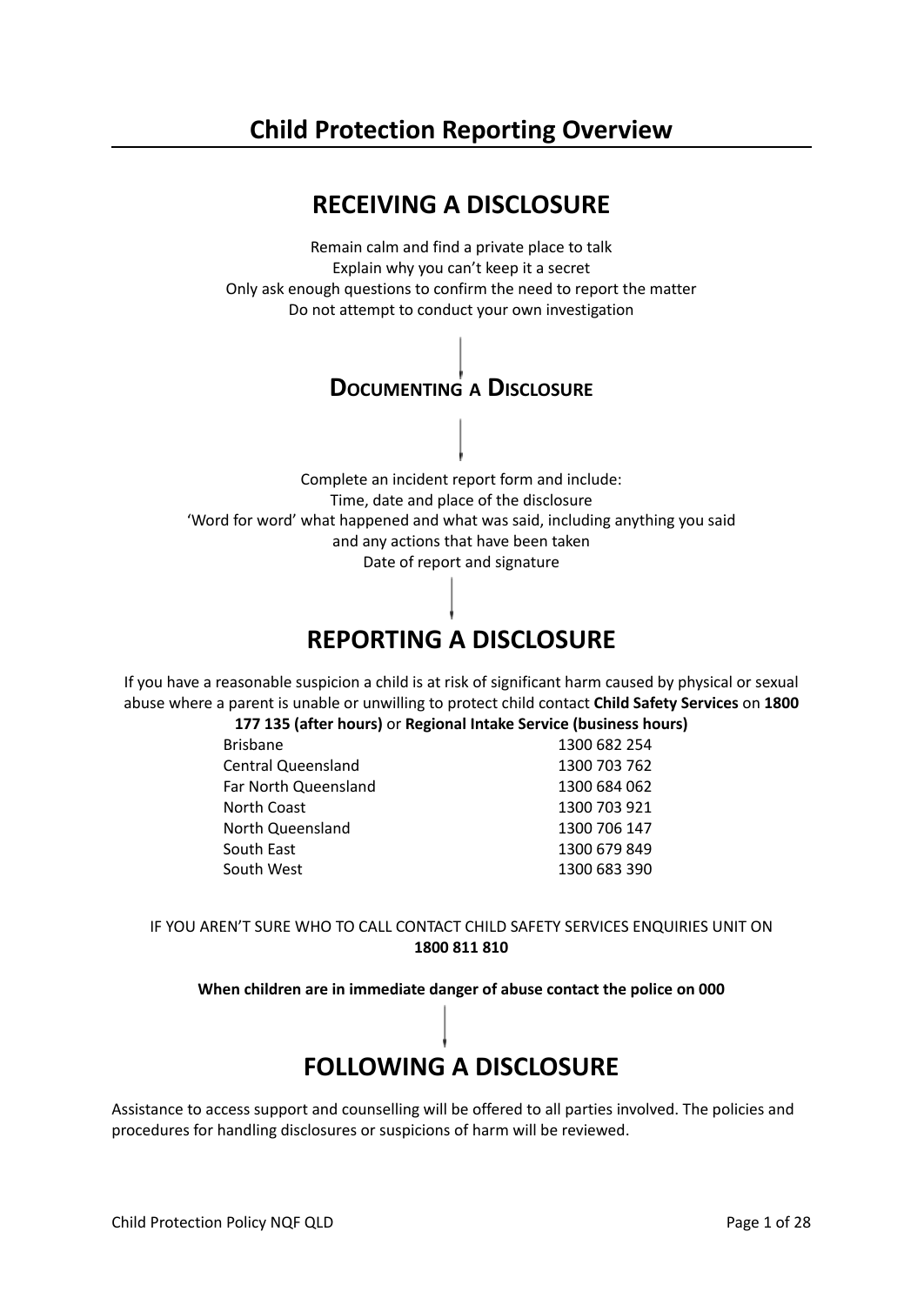# **NQS**

| QA2 | 2.2.3 | Child protection - Management, educators and staff are aware of their roles and responsibilities to |
|-----|-------|-----------------------------------------------------------------------------------------------------|
|     |       | identify and respond to every child at risk of abuse or neglect.                                    |

# **National Regulations**

Regs 84 Awareness of child protection law

# **Aim**

To ensure all employees take their responsibility to protect children from any type of harm very seriously, understand their reporting obligations and are aware of our risk management strategy which includes practices designed to ensure the safety and well being of children is paramount.

# **Related Policies**

Educator and Management Policy Privacy and Confidentiality Policy Record Keeping and Retention Policy

### **Related Documentation**

Incident Injury Trauma and Illness Record Child Protection Annual Review Educator Induction Processes Educator Appraisal Processes Educator Recruitment Processes Educator Professional Development Processes Educator Job Descriptions Staff Records Risk Management Plans

## **Implementation**

Under the *Child Protection Act 1999* abuse and neglect is referred to as "harm" which is any detrimental effect of a **significant nature** on a child's physical, psychological or emotional wellbeing:

- *physical abuse,* for example, beating, shaking, burning, biting, causing bruise or fractures by inappropriate discipline, giving children alcohol, drugs or inappropriate medication
- *emotional or physiological abuse,* for example, constant yelling, insults, swearing, criticism, bullying, not giving children positive support and encouragement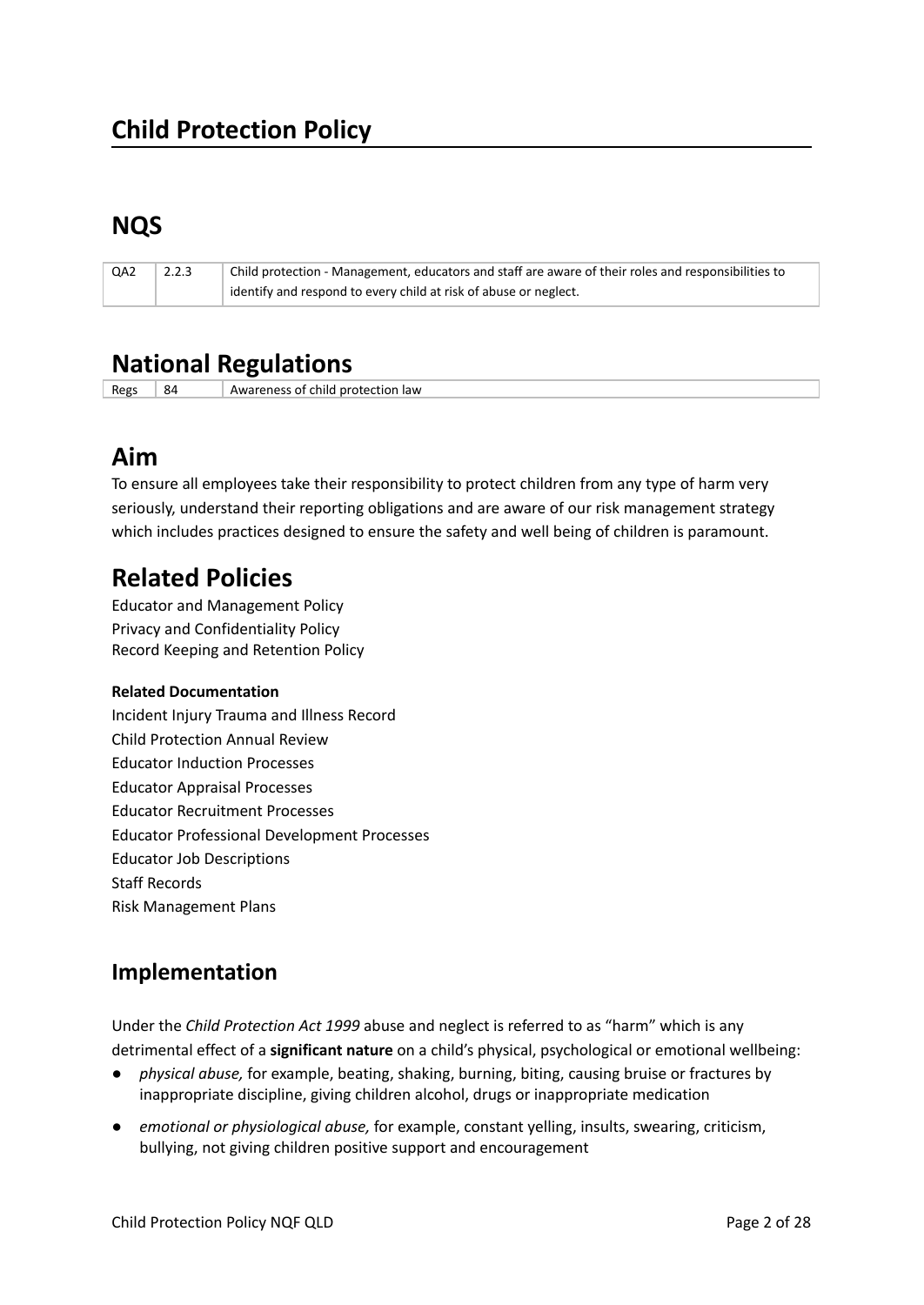- *neglect* for example, not giving children sufficient food, clothing, enough sleep, hygiene, medical care, leaving children alone or children missing school, and
- *sexual abuse or exploitation,* for example, sexual jokes or touching, exposing children to sexual acts or pornography or having sexual intercourse with a child or young person under 16 years of age (even if the child has consented).

Approved Providers, Nominated Supervisors, and educators 18 years of age and over are mandated reporters under the 'Mason's Law' amendments which commence on 1 July 2017. **These individuals must report their reasonable suspicion that a child has suffered, is suffering or is at an unacceptable risk of suffering significant harm caused by physical or sexual abuse and there is not a parent willing and able to protect the child from harm.** However all employees and where relevant volunteers at our service will report a child at risk of any form of significant harm if they have a reasonable belief that a child is, could be or has been harmed based on their:

- first hand observation of the child or family
- what the child, parent or other person has disclosed
- what can reasonably be inferred based on observation, professional training and/ or experience.

### **Child Protection Risk Management Strategy**

The Approved Provider, Nominated Supervisor, employees and volunteers will implement a Child Protection Risk Management Strategy to ensure the health, wellbeing and safety of all children at the service, protect children from harm and protect the integrity of employees and volunteers. The Strategy includes the following components which meet the eight mandatory requirements of the Risk Management Strategy outlined in the Working with Children legislation.

- 1. Aim (page 2)
- 2. Code of Conduct
- 3. Recruitment, Selection and Training Procedures for employees and volunteers which include child protection principles
- 4. Procedures for handling disclosures and suspicions of harm Reporting and Documenting Abuse or Neglect
- 5. Procedures for Managing Breaches
- 6. Policies and procedures for compliance with the Blue Card system
- 7. Risk Management for High Risk Activities and Special Events
- 8. Strategies for Communication and Support

## 2. **Code of Conduct**

The service upholds the Code of Conduct in our Educator and Management Policy for employers, educators, volunteers, students, families and children to ensure the safety and wellbeing of children.

### 3. **Recruitment, Selection and Training Procedures**

The Approved Provider or Nominated Supervisor will implement recruitment, professional development and training procedures for employees and where relevant volunteers to ensure no-one at the service poses a risk to children and everyone understands how to manage disclosures or suspicions of harm (Recruitment procedures at Appendix A and training procedures in Educator and Management Policy). Requirements include: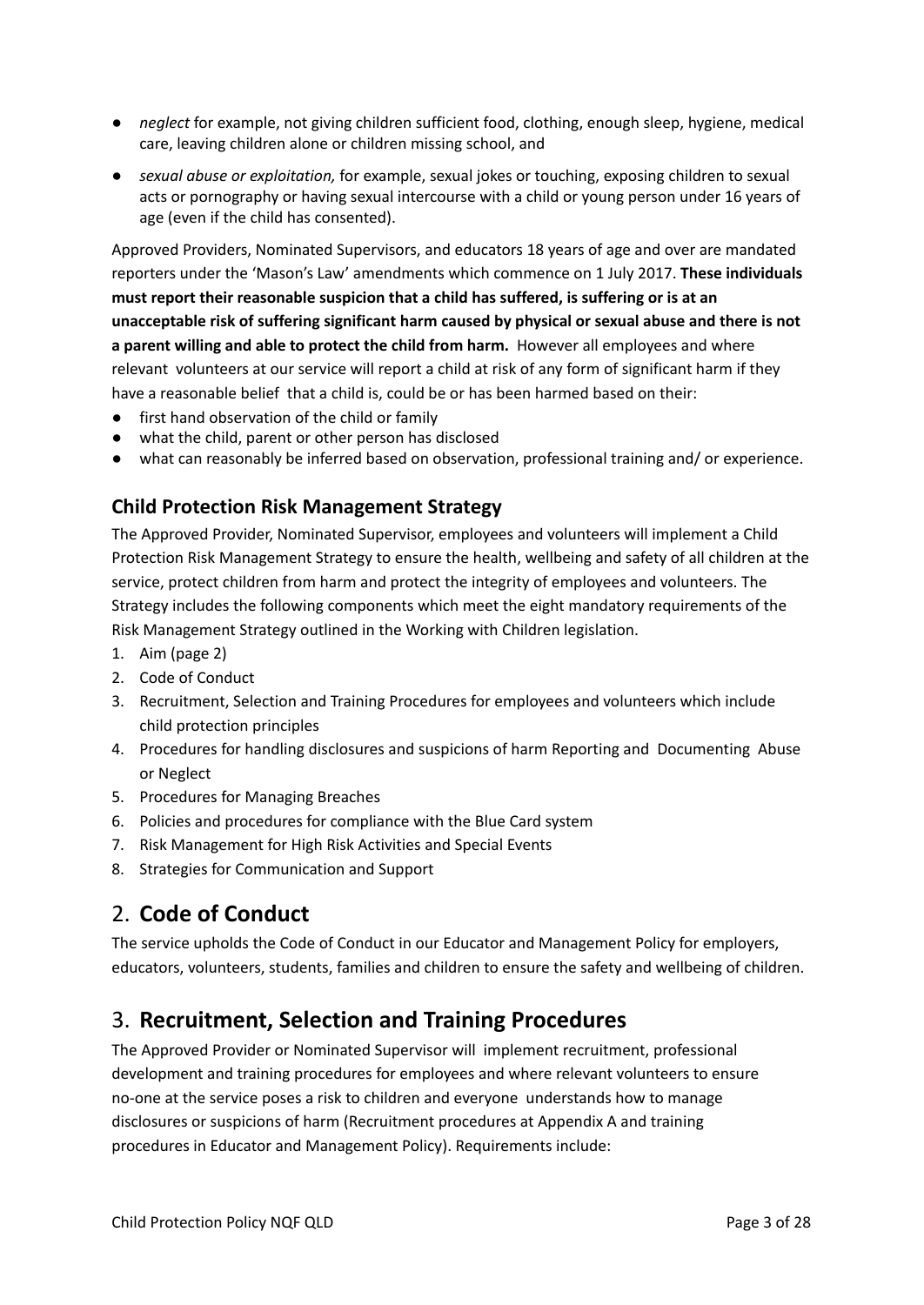- job advertisements which include qualifications and skills required, and culture of child safety and protection
- job descriptions which outline level of professional skills and responsibilities
- processes (including job advertisements) which ensure employees and volunteers have clear Working With Children Checks (Blue Cards) unless they are exempt (see Blue Card Services [www.bluecard.qld.gov.au](http://www.bluecard.qld.gov.au))
- interview questions and referee checks which reference person's approach to child safety and protection
- documented induction/ orientation checklists which reference child safety and protection, supervision, compliance with National Law and Regulations, NQS, Code of Conduct, policies and procedures
- annual training and development to ensure individuals are clear about their roles and responsibilities to protect children from harm, are aware of their reporting obligations, can confidently recognise the indicators of harm (see Appendix B) and understand documenting and reporting procedures. Information sheets are available on Blue Card Services website
- annual performance appraisals for employees
- regular inclusion of child protection and risk management strategy at least every 6 months in staff meetings and annual review of written training plans which must include Child Protection matters (eg disclosures and suspicions of harm)
- providing access to relevant legislation and other resources to help employees and volunteers meet their obligations

### 4. **Procedures for managing disclosures and suspicions of harm**

### **What is a** *disclosure* **of harm?**

A disclosure of harm occurs when someone, including a child, tells you about harm that has happened, is happening, or is likely to happen to a child. Disclosures of harm may start with:

- I think I saw...
- Somebody told me that...
- Just think you should know...
- I'm not sure what I want you to do, but…‖

### **What is a** *suspicion* **of harm?**

A suspicion of harm is when someone has a reasonable suspicion that a child has suffered, is suffering, or is at an unacceptable risk of suffering significant harm. Note there may be circumstances where there is concern for a child's welfare but it does not reach the threshold to be considered a disclosure or suspicion of harm. In this case educators will connect families with Family and Child Connect with the family's consent.

The Approved Provider, Nominated Supervisor, employees and volunteers may suspect harm if:

- a child says they have been harmed
- someone else, for example another child, a parent, or an employee, says harm has occurred or is likely to occur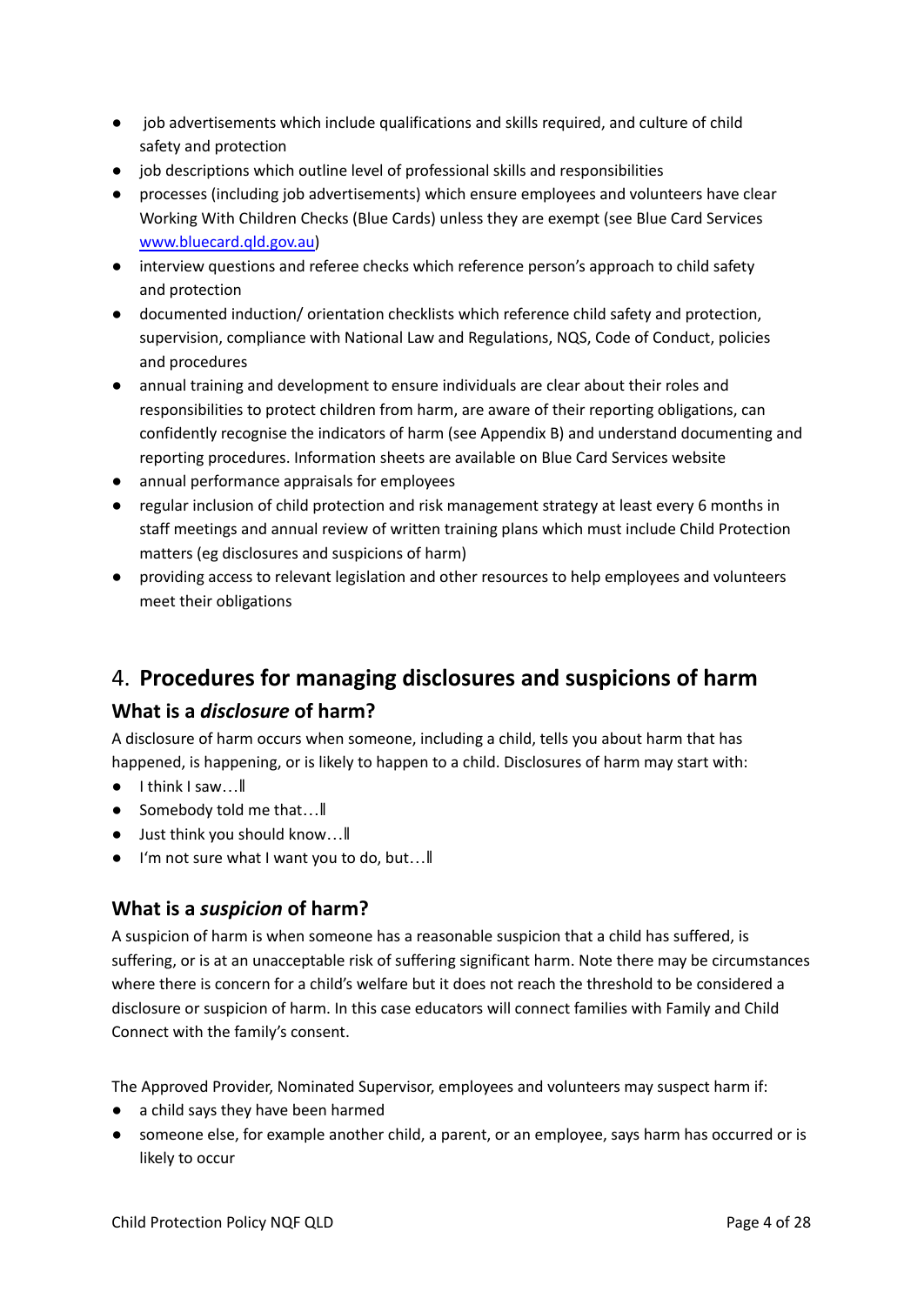- a child tells them they know someone who has been harmed (it is possible that they may be referring to themselves)
- they are concerned at significant changes in the behaviour of a child, or the presence of new unexplained and suspicious injuries
- they see the harm happening.

### **Managing and recording a disclosure of harm**

If the Approved Provider, Nominated Supervisor, educators have concerns about the safety of a child they will:

- find a private place to talk
- remain calm and listen in an attentive, active and non-judgemental way
- encourage the person (including a child) to talk in their own words
- take anything a child says seriously
- allow children to be part of decision-making processes where appropriate
- ask just enough open ended questions to act protectively without asking any leading questions which suggest an answer and could compromise later investigations
- tell the person they have done the right thing in revealing the information and they'll need to tell someone who can help keep them safe
- not try to investigate or mediate the matter themselves
- record their own observations as well as accurate details of any conversation with a parent (who may for example explain a noticeable mark on a child)
- document as soon as possible so the details are accurately captured including:
	- o time, date, location and who was present
	- o full details of the (suspected) abuse
	- o exactly what the person said using "I said", "they said," statements
	- o the questions educators asked
	- o any comments educators made
	- o educators' actions following the disclosure
- ensure the management and storage of records complies with our Privacy and Confidentiality Policy.
- follow our reporting procedures

See template at Appendix C

### **Managing and recording a suspicion of harm**

The Approved Provider, Nominated Supervisor, employees and volunteers will:

- remain alert to any warning signs or indicators
- pay close attention to changes in the child's behaviour, ideas, feelings and the words they use
- make written notes of observations in a non-judgemental and accurate manner, and manage in line with our Privacy and Confidentiality Policy
- assure a child that they can come to talk when they need to, and listen to them and believe them when they do
- follow our reporting procedures

See template at Appendix C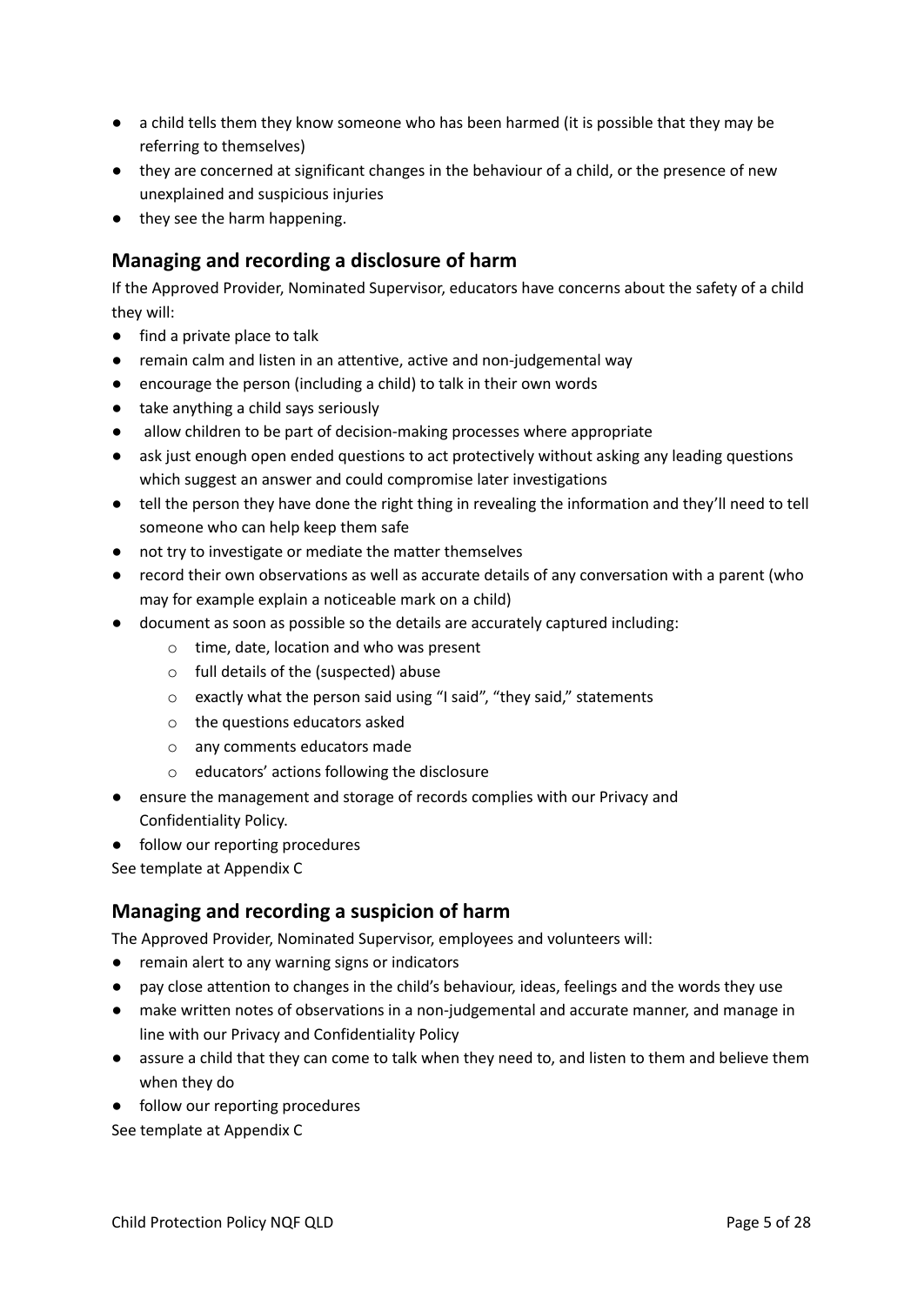### **Making a Report**

A report will be made using the following procedure preferably on the same day there is a disclosure or suspicion of significant harm, and no later than 24 hours after the disclosure or suspicion.

### **The Approved Provider, Nominated Supervisor, employees and volunteers will:**

- 1. **Consider whether disclosure or suspicion needs to be reported to Police**
- contact the police on 000 if there is an immediate danger to a child and intervene immediately if it is safe to do so
- contact the police where the child has been or may be the victim of a criminal offence (including where a child is at risk of significant harm outside the family)
- get clear guidance from Police about who will tell child's parents about the disclosure and who can give ongoing support
- 2. **Consider whether the disclosure or suspicion must be reported to Child Safety**
- use the online Child Protection Guide available on the Department of Communities, Child Safety and Disability Services website at www.communities.gld.gov.au to help determine if a child is at risk of significant harm. Educators will also consider any detrimental effects on the child's body or emotional state, their nature and severity, the likelihood they'll continue and the child's age
- make a report online through www.communities.gld.gov.au or by phone to Child Safety Services on 1800 177 135 (after hours) or the Regional intake Services (business hours) where children are at risk of significant harm. Contact Child Safety Services Enquiry Unit on 1800 811 810 if unsure who to call. If reporting by phone, record name of person taking report, what the next step is, what advice will be sent to confirm report made, if there is any further action required
- make the report with the assistance or support of the Nominated Supervisor. If the Nominated Supervisor does not follow through and make the report, employees and volunteers will make the report
- get clear guidance from Child Safety about who will tell child's parents about the disclosure and who can give ongoing support
- 3. **Consider whether referral is needed to Family and Child Connect**
- contact Family and Child Connect support services with parents' consent at [www.familychildconnect.org.au/](http://www.familychildconnect.org.au/) in cases where the significant harm threshold is not reached
- 4. **Consider whether you must report to the ECEC Regulatory Authority**
- notify the Regulator about any incident, including any suspected or alleged incident, of child abuse that has occurred at the service. This includes any physical or sexual abuse that has occurred or is occurring while the child is at the service.

### **Allegations against Service Personnel**

The reporting procedure above will also be followed where there are allegations of harm against the Approved Provider, Nominated Supervisor, employees or volunteers. The Approved Provider or Nominated Supervisor will:

- complete an Incident, Injury, Trauma and Illness Record and notify the Regulatory Authority within 24 hours of making the report
- provide appropriate support for any employee/volunteer who has an allegation made against them
- protect the identity of employees/volunteers in relation to unsubstantiated complaints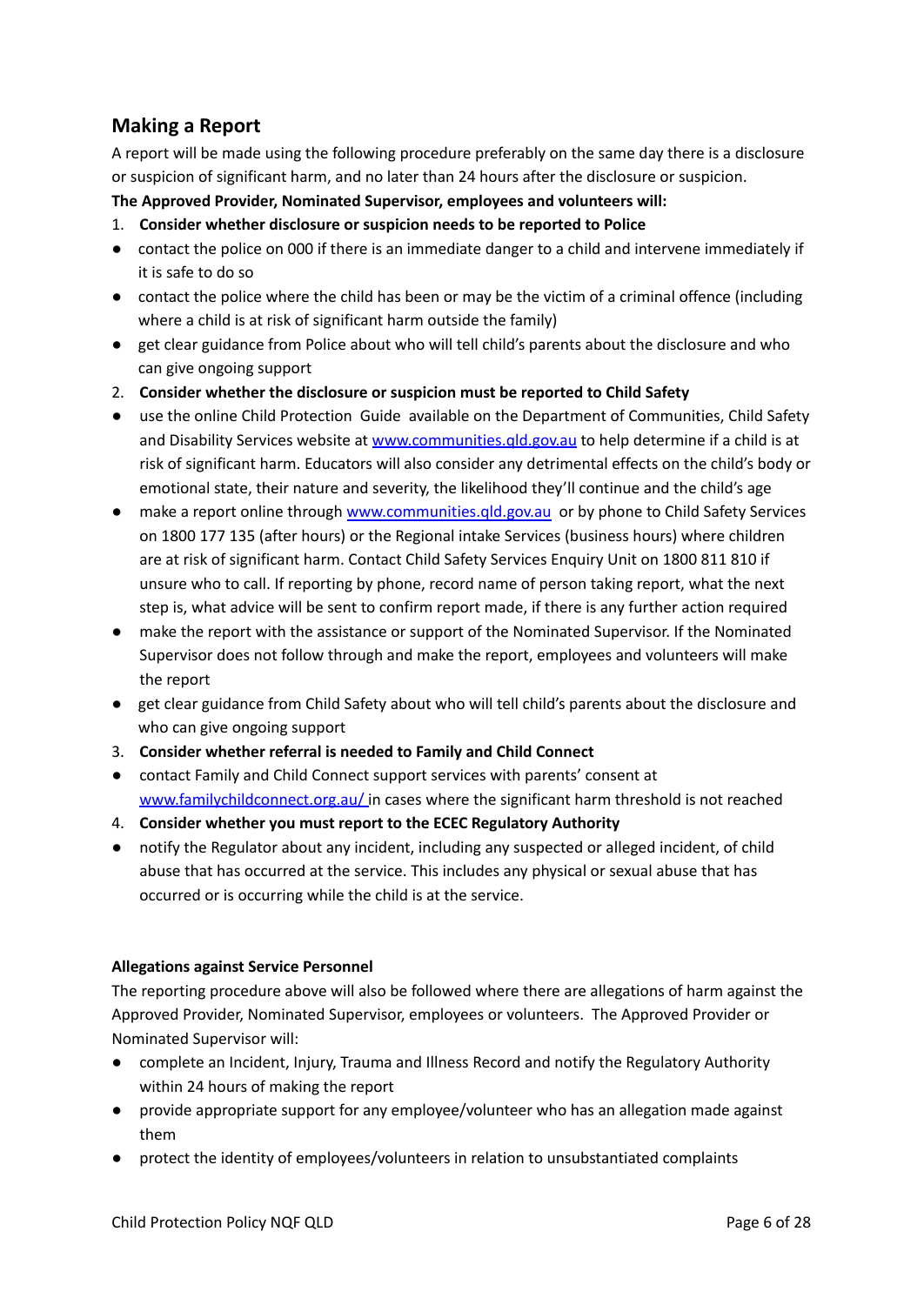- review the person's duties, and if they continue to interact with children, ensure they are appropriately supervised at all times
- seek legal advice about restricting that person's work activities if relevant.

### **Confidentiality**

It is important that individuals keep a Report confidential while the matter is investigated. Employees or volunteers will not discuss the Report with people who are not involved, or inform the person they have made the complaint about, to ensure the matter can be investigated without prior knowledge and contamination of evidence.

### **Safeguards for reporters**

Reports made to the Department of Communities, Child Safety and Disability Services or Police are kept confidential. Under the *Child Protection Act 1999* if the report is made honestly:

- the report will not breach confidence or standards of professional conduct
- the report can't incur civil or criminal liability
- the identity of the person making the report is protected. (However the Court may grant leave to reveal the person's identity if the evidence is critically important or there is a compelling public interest.)

### **Support after disclosure**

The Approved Provider or Nominated Supervisor will provide assistance to access appropriate support and counselling services for all parties affected by a disclosure of harm.

### 5. **Procedures for Managing Breaches**

All employees and volunteers working with children have a duty of care to support and protect children which is breached if a person:

- does something that a reasonable person wouldn't do in a particular situation
- fails to do something that a reasonable person would do in the circumstances
- acts or fails to act in a way that causes harm to someone owed a duty of care.

In relation to our Child Protection Risk Management Strategy, a breach of that duty of care includes any action or inaction by an employee, volunteer or child that fails to comply with any of the eight components of the Strategy.

Employees, volunteers or families should report the breaches to the Nominated Supervisor or Approved Provider who will manage an investigation into the breach in a fair, unbiased and supportive manner in line with our Grievance Policy and Procedure (see Report Breach template at Appendix D). For example:

- those involved in the breach will be able to provide their version of events
- matters discussed in relation to the breach will be kept confidential
- an appropriate outcome will be decided
- everyone affected will receive a clear written statement (letter, email or SMS) of the outcome
- records will be kept about the details of the breach, including the versions of all parties and the outcome of the breach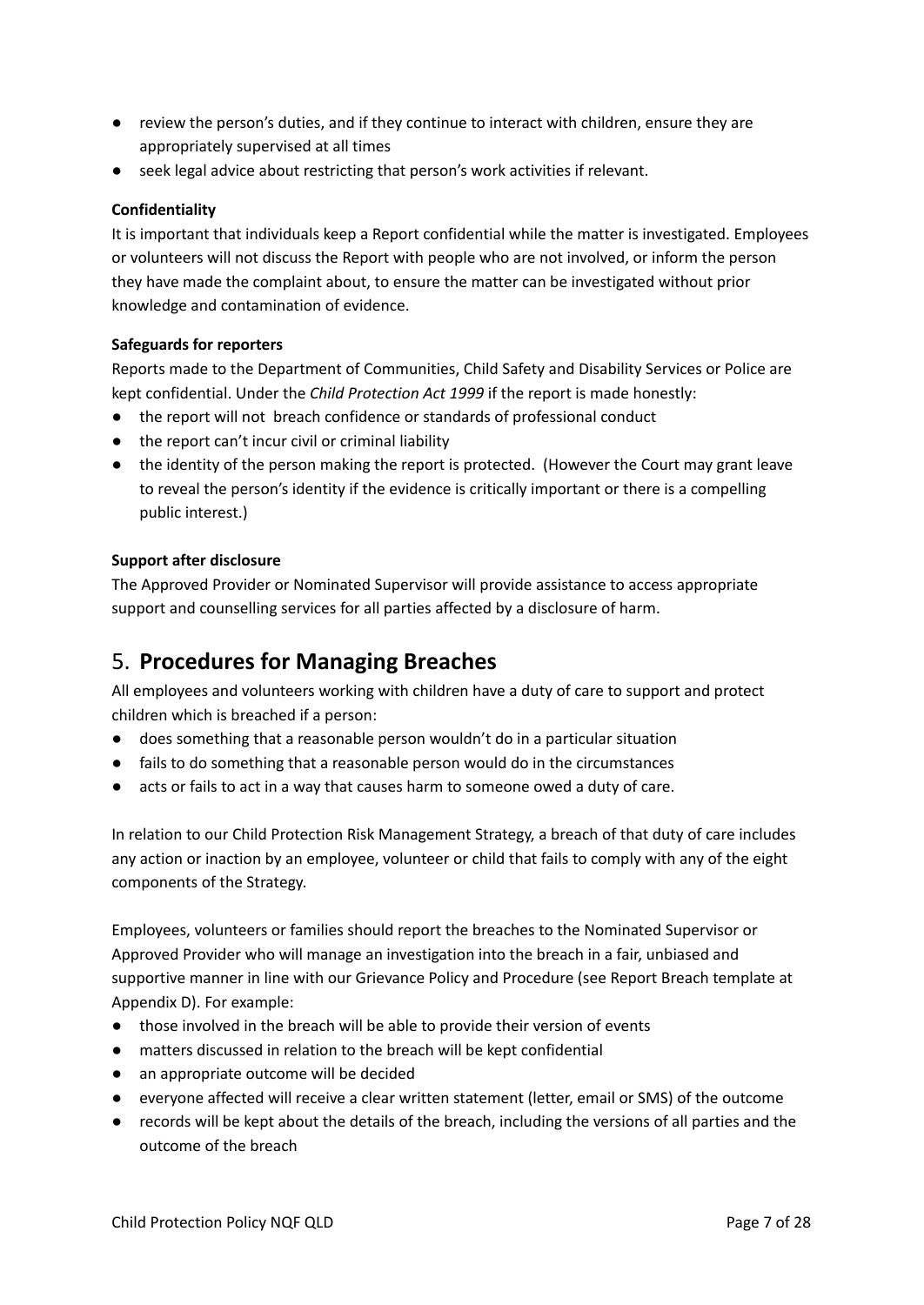Depending on the nature of the breach outcomes may include:

- emphasising the relevant component of the Child Protection Risk Management Strategy, for example, the Code of Conduct
- providing closer supervision
- professional development and training
- mediating between those involved in the incident (where appropriate)
- disciplinary procedures if necessary
- reviewing current policies and procedures and developing new policies and procedures if necessary
- termination of employment.

# 6. **Policies and procedures for compliance with the Blue Card**

### **system**

The Nominated Supervisor is responsible for managing blue cards at the service and will:

- ensure everyone who needs a Blue Card under the *Working with Children (Risk Management and Screening) Act 2000 (the Act)* has a current Card or applies for a card before commencing work
- ensure that all information in relation to blue card applications is kept confidential
- maintain a blue card register of all staff and volunteers.

### **Applying for a Blue Card**

When a person is applying for a Blue Card, the Nominated Supervisor will:

- tell all applicants that by signing the application form they are consenting to the screening process under the Act
- certify they have sighted documents to confirm an employee's identity
- carefully check the application to ensure all sections have been appropriately completed
- allow employees to commence employment after an application form has been submitted, unless they withdraw their consent to employment screening, the application has been withdrawn for any other reason, they are issued with a negative notice or their blue card is cancelled or suspended
- not allow volunteers and trainee students to commence regulated employment until they hold a valid blue card
- explicitly warn all potential staff (employees, volunteers and students) that it is an offence for a 'disqualified person' to sign a blue card application form or a renewal form. (It is an offence for an employer not to provide this warning.) A person is disqualified if they:
	- o have been convicted of a 'disqualifying offence'
	- o are a 'reportable offender' with current reporting obligations under the Child Protection
	- o (Offender Reporting) Act 2004
	- o are subject to an offender prohibition order under the Child Protection (Offender Prohibition Order) Act 2008
	- o are subject to a sexual offender order under the Dangerous Prisoners (Sexual Offenders) Act 2003
	- $\circ$  are subject to a disqualification order from a court prohibiting them from applying for, or holding a blue card (See Blue Card Services website for further details of the above).
- inform prospective employees and volunteers who may be 'disqualified persons', that in certain circumstances, they may be able to apply for an 'Eligibility declaration' under the Act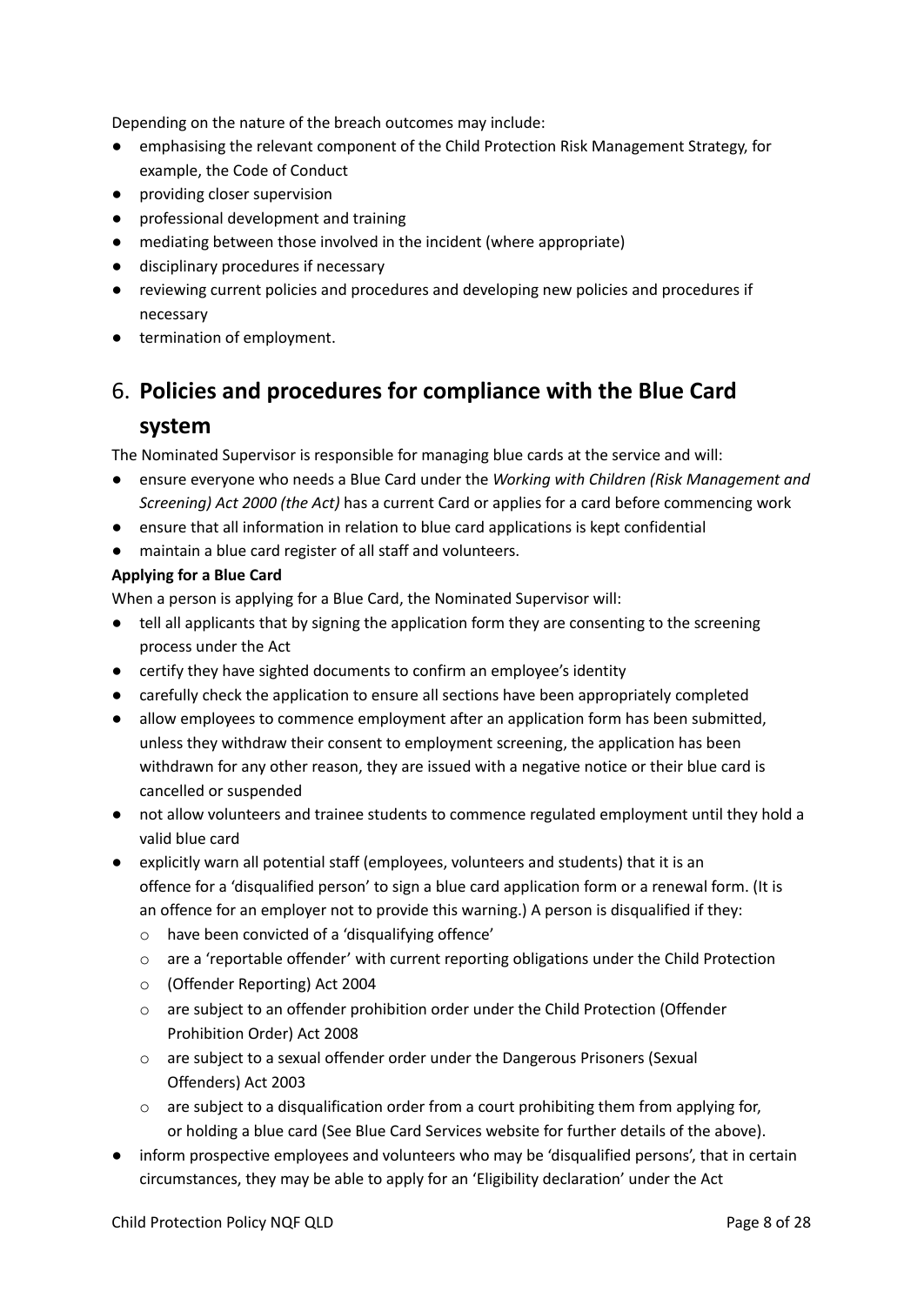- advise individuals they must advise the Nominated Supervisor if there's a change in their police information
- advise employees and volunteers it is an offence not to notify Blue Card services of changes in personal information within 14 days

### **Managing existing Blue Card holders**

If a new person already has a Blue Card, the Nominated Supervisor will check the validity of the Card on the Blue Card Services website using the person's name as it appears on the card, full card number and expiry date and:

- *if the person holds a paid Blue Card* lodge a completed 'Authorisation to confirm a valid blue card' application form to register the service as the applicant's current employer (the service will be notified if there is any change to the validity of the Card due to a change in their police information
- *if the person holds a volunteer Blue Card and will be undertaking paid employment* lodge a 'Volunteer to paid transfer form' with Blue Card Services
- *if the person holds a voluntary Blue Card and will be volunteering at the service* lodge 'Authorisation to confirm a valid blue card' application form with Blue card Services.

### **Change in police or disciplinary information**

If employees or volunteers advise their police or disciplinary information has changed after being issued with a card (or during the application process for paid employees who've already commenced working), the Nominated Supervisor will no longer employ them unless he or she has lodged a 'Change in police information' form. (Employees and volunteers are not required to disclose the specific nature of any change). The date of lodgement will be recorded.

### **Managing notifications from Blue Card Services**

Blue Card services may notify the Nominated Supervisor about high risk individuals, for example:

- an employee who receives a negative notice or is a known disqualified person
- an employee who has their Blue Card or exemption cancelled or suspended
- an employee who has their Blue Card application withdrawn
- a person who has a serious change in criminal history

If a card is cancelled or suspended or receives a negative notice the Nominated Supervisor will terminate the person's employment or volunteering arrangements.

### **Current employee or volunteer stops working at the service**

The Nominated Supervisor will lodge an 'Applicant/Cardholder no longer with organisation form' with Blue Card Services as soon as possible.

### **Blue Card Renewals**

Blue cards are current for three years unless cancelled or suspended. The Nominated Supervisor will ensure renewal applications are submitted at least 30 days prior to their card's expiry date to ensure the holder can continue working while a renewal application is processed.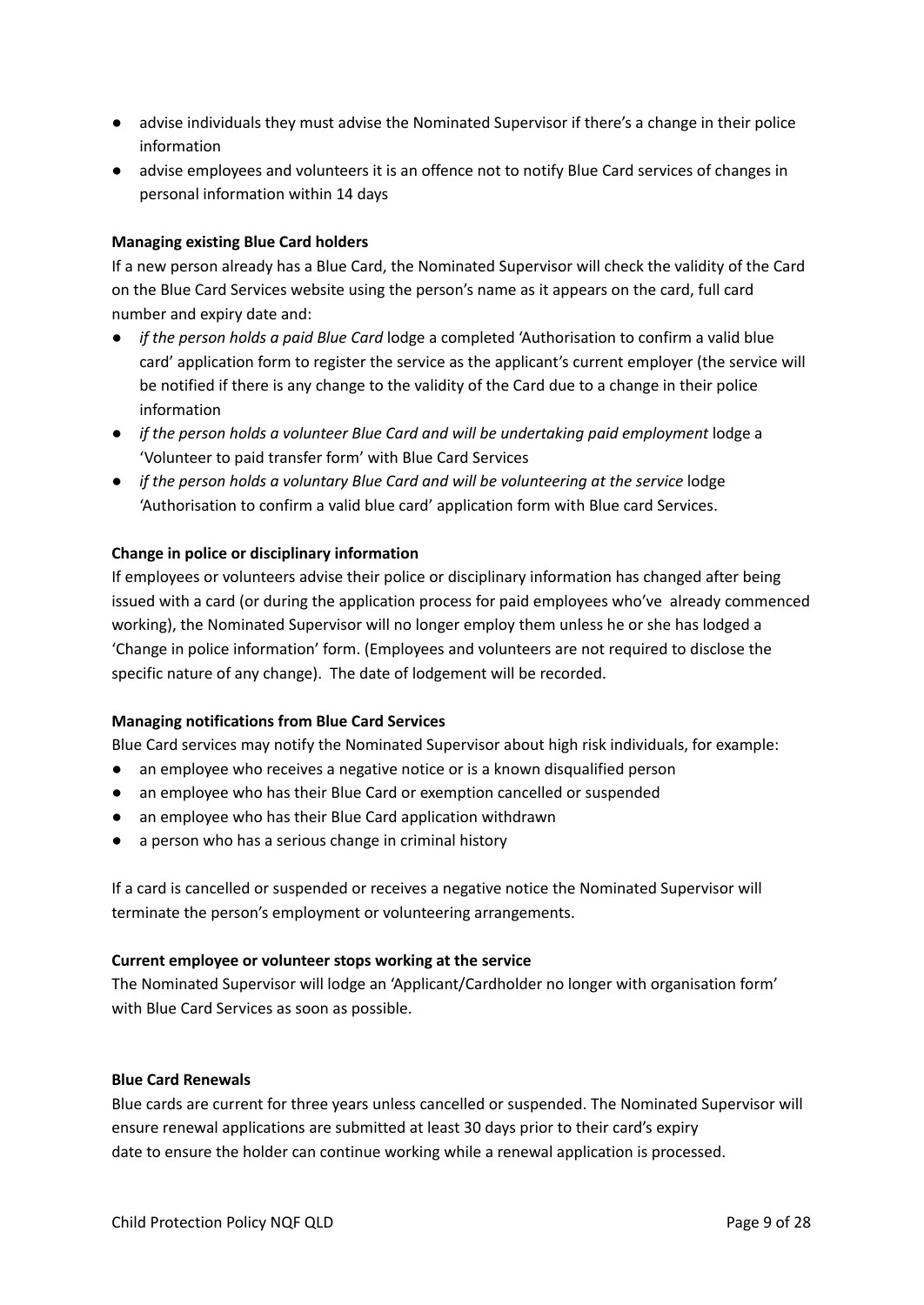### **Blue Card Records**

The Nominated Supervisor will maintain an **Employee Register** in electronic or hard copy format (template at Tab F of all service operators, employees and volunteers. The Register will include:

- whether or not the person requires a card (if not, why not eg. the parent exemption applies)
- the type of application (eg. paid or volunteer)
- when the person applied and/or the date of issue of the positive notice and blue card
- the expiry date of the blue card
- the renewal date (at least 30 days before expiry to allow employees and volunteers to continue working)
- whether a negative notice has been issued
- any change in status to a blue card (eg. a change in police information, the positive notice and blue card is cancelled or suspended)
- the date Blue Card Services was informed of any change in police information
- any change of personal information, including the date they informed Blue Card Services (it is an offence for an employee to fail to notify on the appropriate form of any change in personal details within 14 days).

The Nominated Supervisor will also ensure appropriate and confidential records are maintained when:

- a negative notice has been issued
- there's a change in status of a card
- there's a change in police information
- there are changes to personal information including date employee advised Blue card services.

### 7. **Risk Management Plan for High Risk Activities and Special Events**

The Nominated Supervisor and educators will analyse the risk of 'harm' to children for all relevant events including purchase of new equipment as well as high risk activities where there is an increased risk of harm to children for example:

- water based activities
- special events like service concerts and family information days where there will be a large number of visitors or people present
- events or activities where visitors will be present
- excursions
- playground renovations
- activities using dangerous equipment

The Nominated Supervisor and educators will:

- 1. Identify all the elements of an activity (eg objectives, location, participants, transportation, toileting/change room procedures, appropriate supervision and adult to child ratios, photography policy, managing medications, managing illness and injury, procedure applying to visitors, physical environment)
- 2. Identify the risks
- 3. Analyse the likelihood and consequences of the risks
- 4. Evaluate the level of risk (eg low, moderate, high, extreme)
- 5. Implement strategies to eliminate or minimise the risk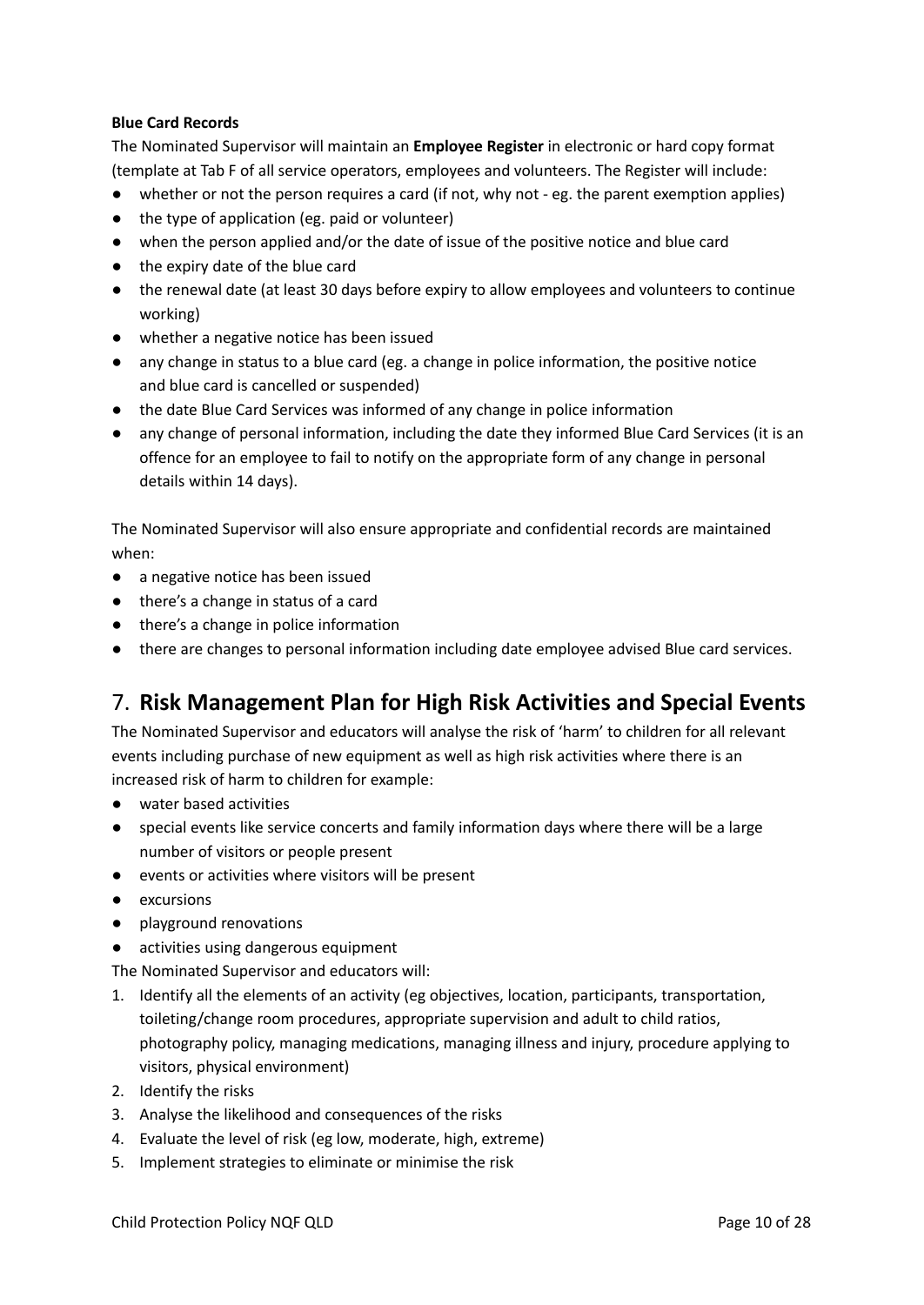6. Review the activity to determine how it could be improved See Appendix E for a Risk Management template.

Where relevant (eg playground renovations) the Nominated Supervisor will encourage families to provide feedback on the risk of harm to children and strategies to minimise the risk. Feedback may be sought via newsletters or survey forms, or during parent information sessions.

# 8. **Strategies for Communication and Support**

The Nominated Supervisor will implement the following to ensure families, employees, volunteers and children are aware of our Child Risk Management Strategy:

- regularly advise families and prospective families (at least every 6 months) via service newsletters, emails and information evenings about the reasons for and components of our risk management strategy, where they can access our Child Protection Policy and Risk Management Strategy, and that we welcome feedback about the Policy/Strategy. We may include what we aim to teach children about protective behaviour (see Attachment G)
- provide written information about our risk management strategy during enrolment and orientation and include in Parent Handbook
- regularly include (at least every 6 months) the reasons for and components of our risk management strategy in staff meetings and include in Staff Handbook
- ensure educators talk to children about the Strategy where appropriate and provide any feedback to the Nominated Supervisor
- display posters about child protection issues, including safe and supportive environments
- include child protection issues and our risk management strategy in employees' performance and training plans
- ensure educators regularly include learning about appropriate child protection issues in the Curriculum, including how to keep themselves safe, and what to do if they feel unsafe
- make available to employees and families relevant resources from the Department of Communities, Child Safety and Disability Services website at [www.communities.qld.gov.au](http://www.communities.qld.gov.au/childsafety)

# **Sources**

**Child Protection Act 1999 Working with Children (Risk Management and Screening) Act 2000 Working with Children (Risk Management and Screening) Act 2011 QLD Family and Child Commission Education and Care Services National Law and Regulations Blue Card Services : Child and Youth Risk Management Strategy Toolkit**

# **Review**

The Policy, including Child Risk Management Strategy, will be reviewed annually and after any disclosure or suspicion of harm being actioned. The review will include checks to ensure the strategy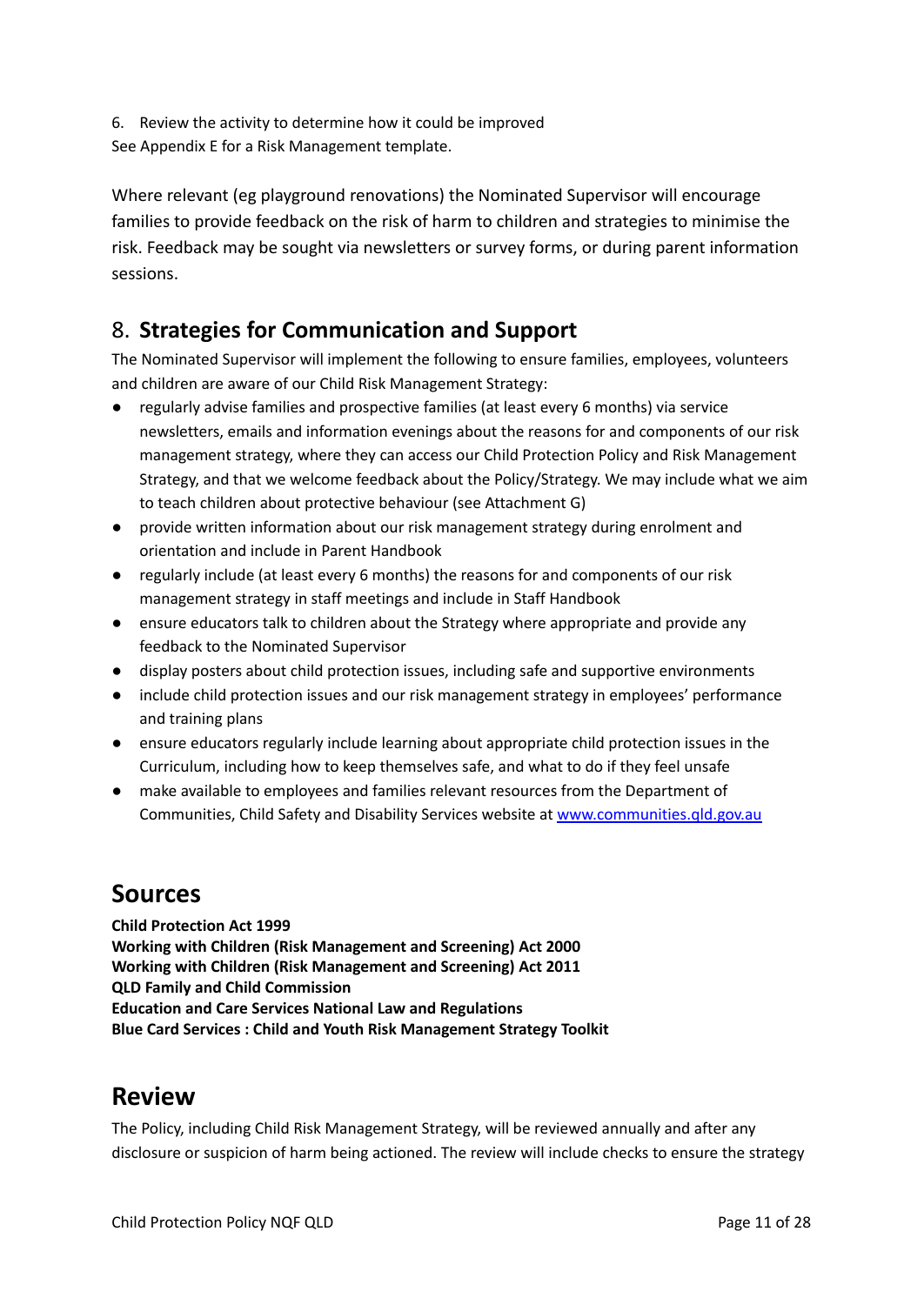reflects current legislation, continues to be effective, or whether any changes and additional training are required. The review will be conducted annually.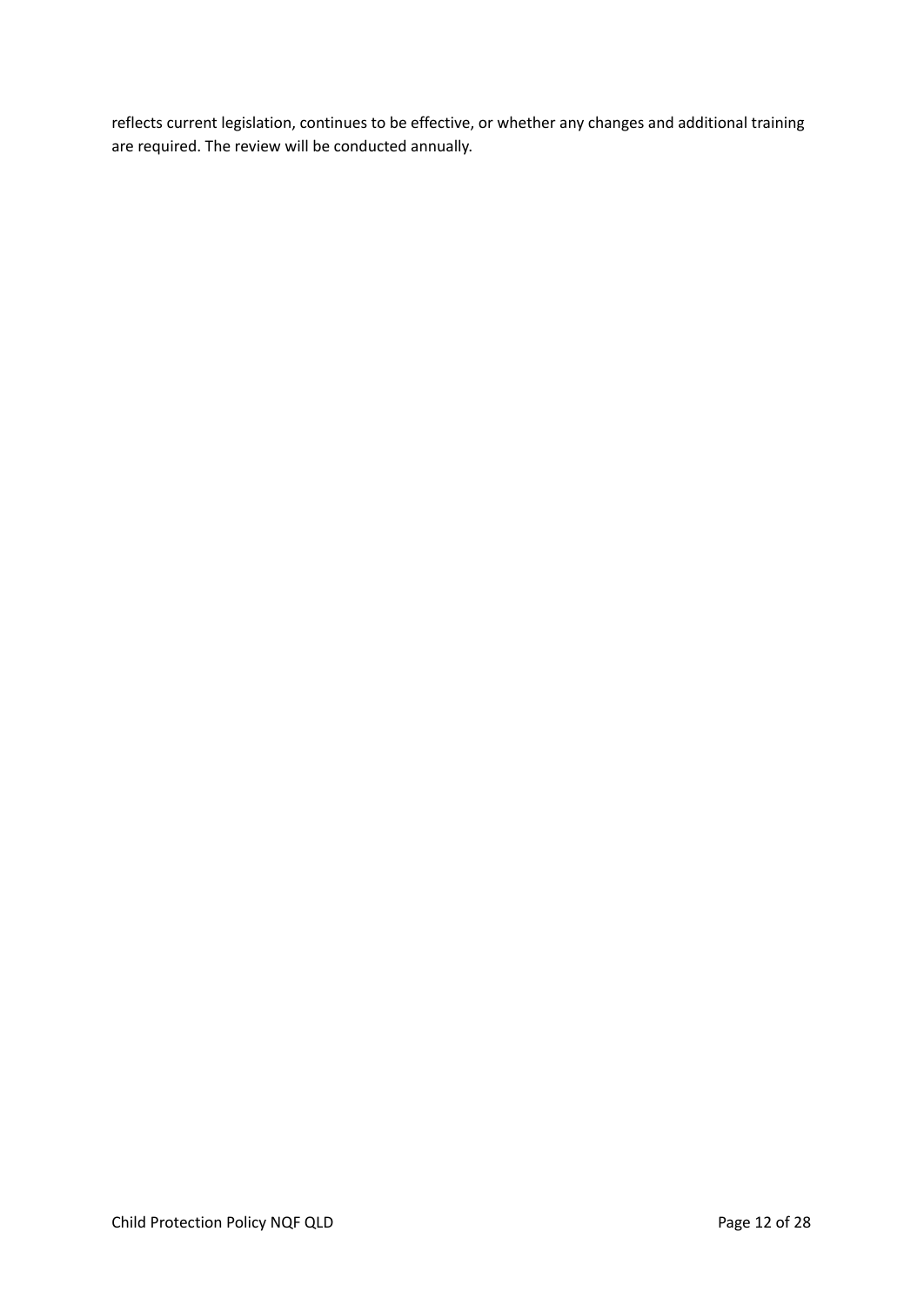### **Appendix A**

### **Recruitment Process**

- The Approved Provider/Nominated Supervisor will oversee and approve the recruitment process:
	- o ensuring there is a documented position description for the vacant position that is accurate and current.
	- o arranging for the position to be advertised
	- o ensuring there is a standard list of interview questions for all applicants
	- o reviewing the applications that have been received and making a short list of applicants
	- o arranging suitable interview times with the shortlisted applicants
	- o contacting referees for the most suitable candidate(s). A Telephone reference Check Template is attached.
	- o making an offer of employment in writing which the applicant must sign as an acceptance of the offer. The applicant must sign a contract of employment containing the specific terms and conditions of employment. A base Employment Contract is attached.
	- o notifying unsuccessful applicants by letter, telephone or email.
- Recruitment and selection decisions will be made by the Approved Provider/Nominated Supervisor.

### **Job Description**

Every position must have a position description which:

- summarises the job and describes the tasks,
- details the skills, qualifications and experience required to perform the job and whether these are essential or desirable criteria.
- Clearly describes the expectations for educators/staff members to provide a safe and supportive environment for children.

### **Advertising**

- Positions may, at the discretion of the Approved Provider/Nominated Supervisor and where relevant, be initially advertised internally via email. This process gives current employees the chance to be considered for a transfer or nominate a suitable contact as a potential candidate.
- External advertising will occur when a suitable internal candidate (including employee contact) is unavailable, or may occur concurrently with the internal advertising where the Approved Provider/Nominated Supervisor believes it is in the service's best interests to source additional candidates.

### **The Job Advertisement**

The job advertisement will be written in clear, concise and non-discriminatory language and will contain:

- the title of the position
- a summary of the role and conditions of employment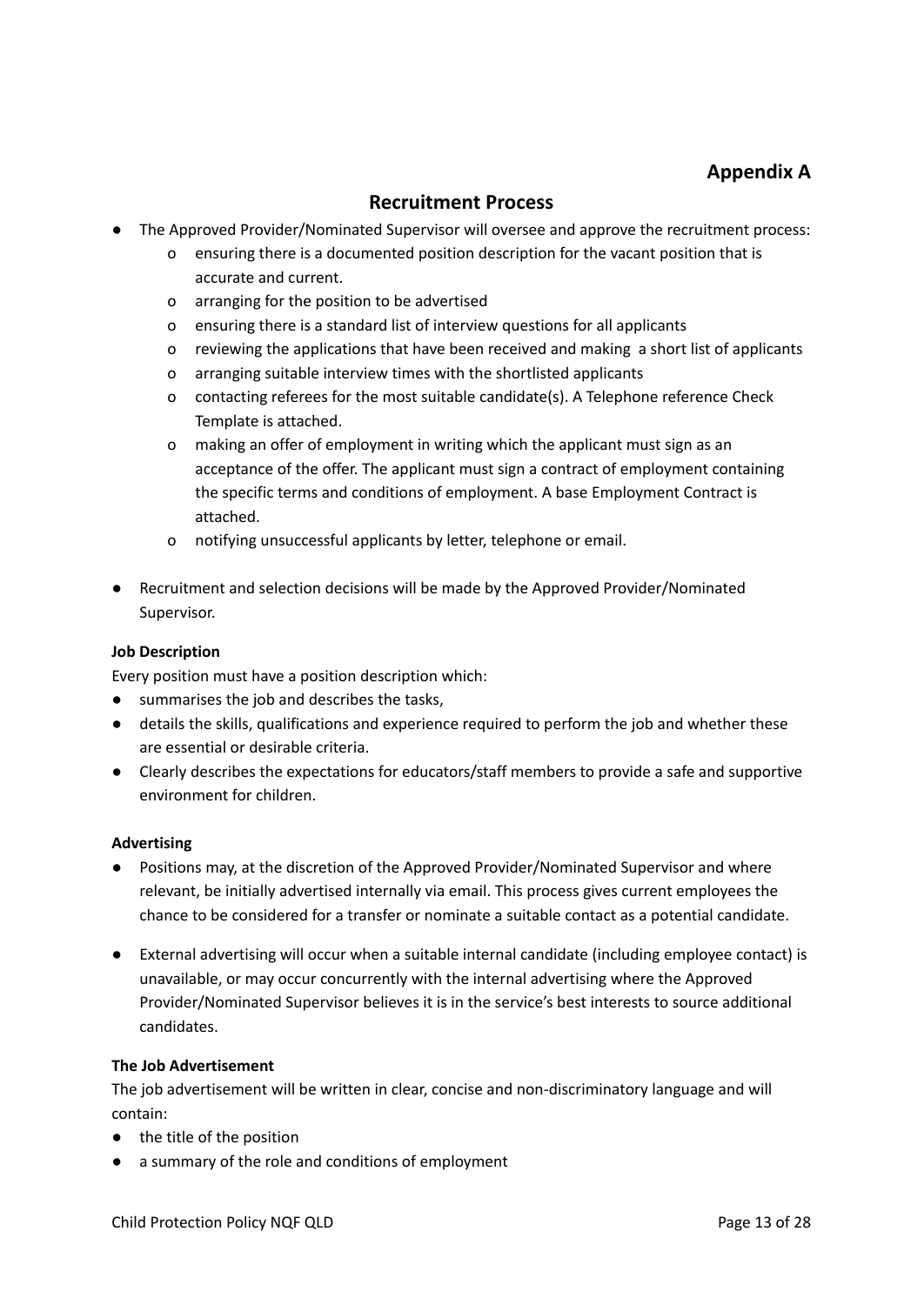- the essential and desirable criteria for candidates
- information about what applicants should provide with their applications
- clear, concise details about our Service and our safe, supportive work practices
- advice that the successful applicant will need to undergo a successful Working With Children Check (blue card screening, police check), referee checks and identification, and that candidates will be asked to disclose any information relevant to their eligibility to engage in activities involving children
- the name of a contact person
- the closing date for receipt of applications
- a statement that the Service is an Equal Opportunity Employer

#### **Interviews**

The Approved Provider/Nominated Supervisor will conduct the interview. The format of the interview will be:

- advise the applicant about the position and the Service
- discuss the applicant's skills and experience as they relate to the position
- discuss the applicant's understanding of child safety and child protection
- answer any questions the applicant may have
- advise the applicant about the next steps in the selection process
- obtain permission to contact the applicant's nominated referees.

### **Selection of Candidates and Offer of Employment**

Following the interviews, we will check the work histories and references of the most suitable candidates(s) after obtaining their permission. We will include the following questions in those asked of referees:

- would you employ the person again?
- have you directly supervised the applicant and directly observed their work with children?
- do you have any concerns about the applicant working directly with children?
- can you give an example of a time when you observed the applicant managing a child with challenging behaviours?

If a decision is made to employ the most suitable candidate, we will make a written offer of employment.

The successful applicant must sign a contract of employment containing the specific terms and conditions of their employment.

#### **Exit Interviews**

If an employee resigns, management will undertake an exit interview with the person to:

- gather information about the effectiveness of the recruitment process.
- identify possible areas for improvement in organisational processes, management, job design, remuneration or career planning and development.
- receive positive feedback on what is working well.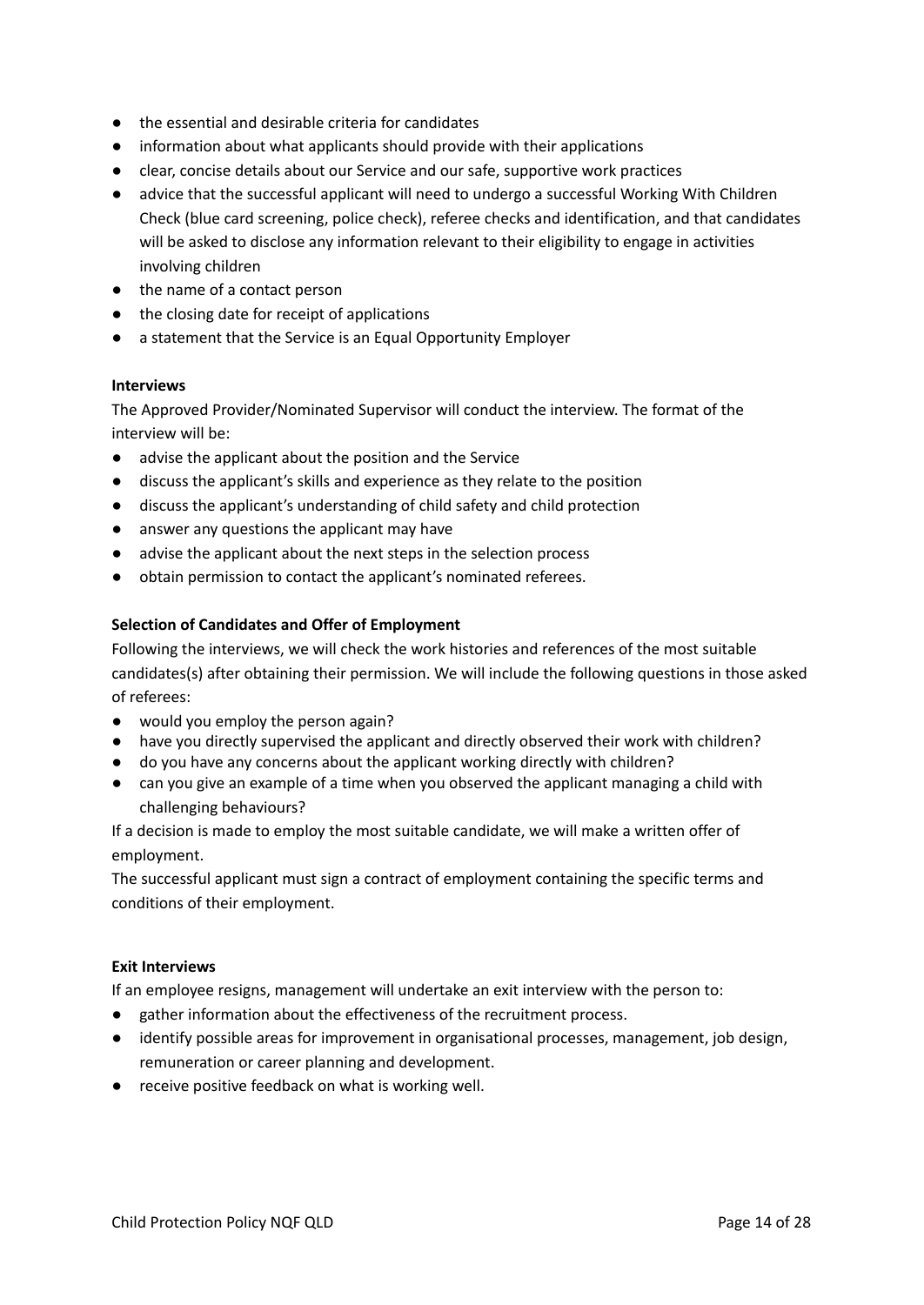# **Indicators of Harm**

There are many indicators of harm to children. Behavioural or physical signs which assist in recognising harm to children are known as indicators. The following is a guide only. One indicator on its own may not imply abuse or neglect. However a single indicator can be as important as the presence of several indicators. Each indicator needs to be considered in the context of other indicators and the child's circumstances. A child's behaviour is likely to be affected if he/she is under stress. There can be many causes of stress and it is important to find out specifically what is causing the stress. Abuse and neglect can be single incidents or ongoing, and may be intentional or unintentional.

### **General indicators of harm**

- showing wariness and distrust of adults
- rocking, sucking or biting excessively
- bedwetting or soiling •
- demanding or aggressive behaviour
- sleeping difficulties, often being tired and falling asleep
- low self-esteem
- difficulty relating to adults and peers
- abusing alcohol or drugs
- being seemingly accident prone
- having broken bones or unexplained bruising, burns or welts in different stages of healing
- being unable to explain an injury, or providing explanations that are inconsistent, vague or unbelievable
- feeling suicidal or attempting suicide
- having difficulty concentrating
- being withdrawn or overly obedient
- being reluctant to go home
- creating stories, poems or artwork about abuse

### **Indicators of Neglect in children**

- poor standard of hygiene leading to social isolation
- scavenging or stealing food
- extreme longing for adult affection
- lacking a sense of genuine interaction with others acute separation anxiety
- self comforting behaviours, e.g. rocking, sucking
- delay in development milestones
- untreated physical problems
- comments from a child that no one is home to provide care
- being constantly tired
- frequent lateness or absence from school
- inappropriate clothing, especially inadequate clothing in winter
- frequent illness, infections or sores
- being left unsupervised for long periods.

### **Indicators of Neglect in parents and caregivers**

Child Protection Policy NQF QLD **Page 15 of 28**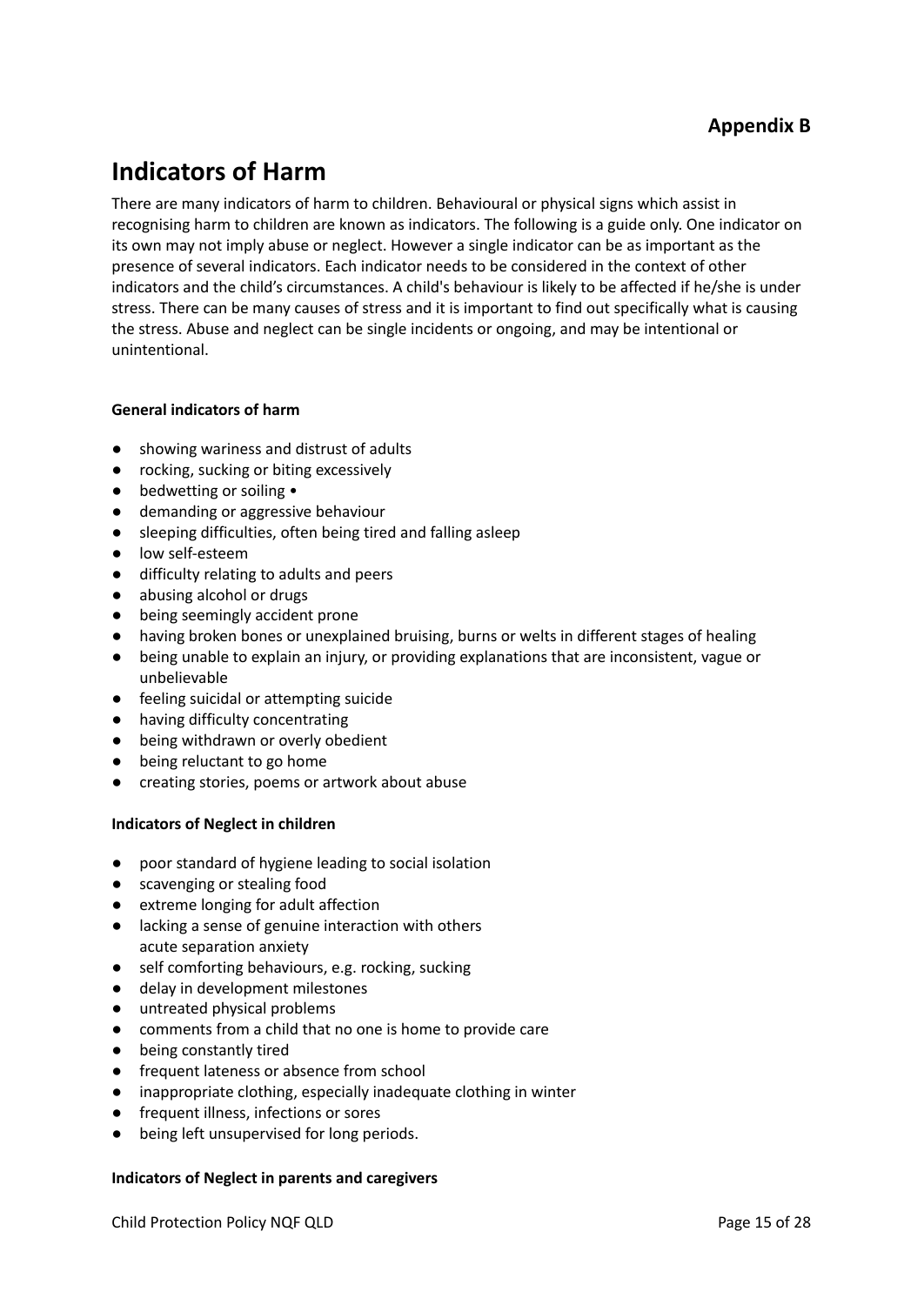- failure to provide adequate food, shelter, clothing, medical attention, hygiene or leaving the child inappropriately without supervision
- inability to respond emotionally to the child
- child abandonment
- depriving or withholding physical contact
- failure to provide psychological nurturing
- treating one child differently to the others

#### **Indicators of Physical Abuse in children**

- facial, head and neck bruising
- lacerations and welts
- explanations are not consistent with injury
- bruising or marks that may show the shape of an object
- bite marks or scratches
- multiple injuries or bruises
- ingestion of poisonous substances, alcohol or drugs
- sprains, twists, dislocations
- bone fractures
- burns and scalds

#### **Indicators of Physical Abuse in parents and caregivers**

- direct admissions from parents about fear of hurting their children
- family history of violence
- history of their own maltreatment as a child
- repeated visits for medical assistance

#### **Indicators of Emotional Abuse in children**

- feeling of worthlessness about them
- inability to value others
- lack of trust in people and expectations
- extreme attention seeking behaviours
- other behavioural disorders (disruptiveness, aggressiveness, bullying)

#### **Indicators of Emotional Abuse in parents and caregivers**

- constant criticism, belittling, teasing of a child or ignoring or withholding praise and affection
- excessive or unreasonable demands
- persistent hostility, severe verbal abuse, rejection and scape-goating
- belief that a particular child is bad or "evil"
- using inappropriate physical or social isolation as punishment
- exposure to domestic violence

#### **Indicators of Sexual Abuse in children**

● they describe sexual acts

Child Protection Policy NQF QLD **Page 16 of 28**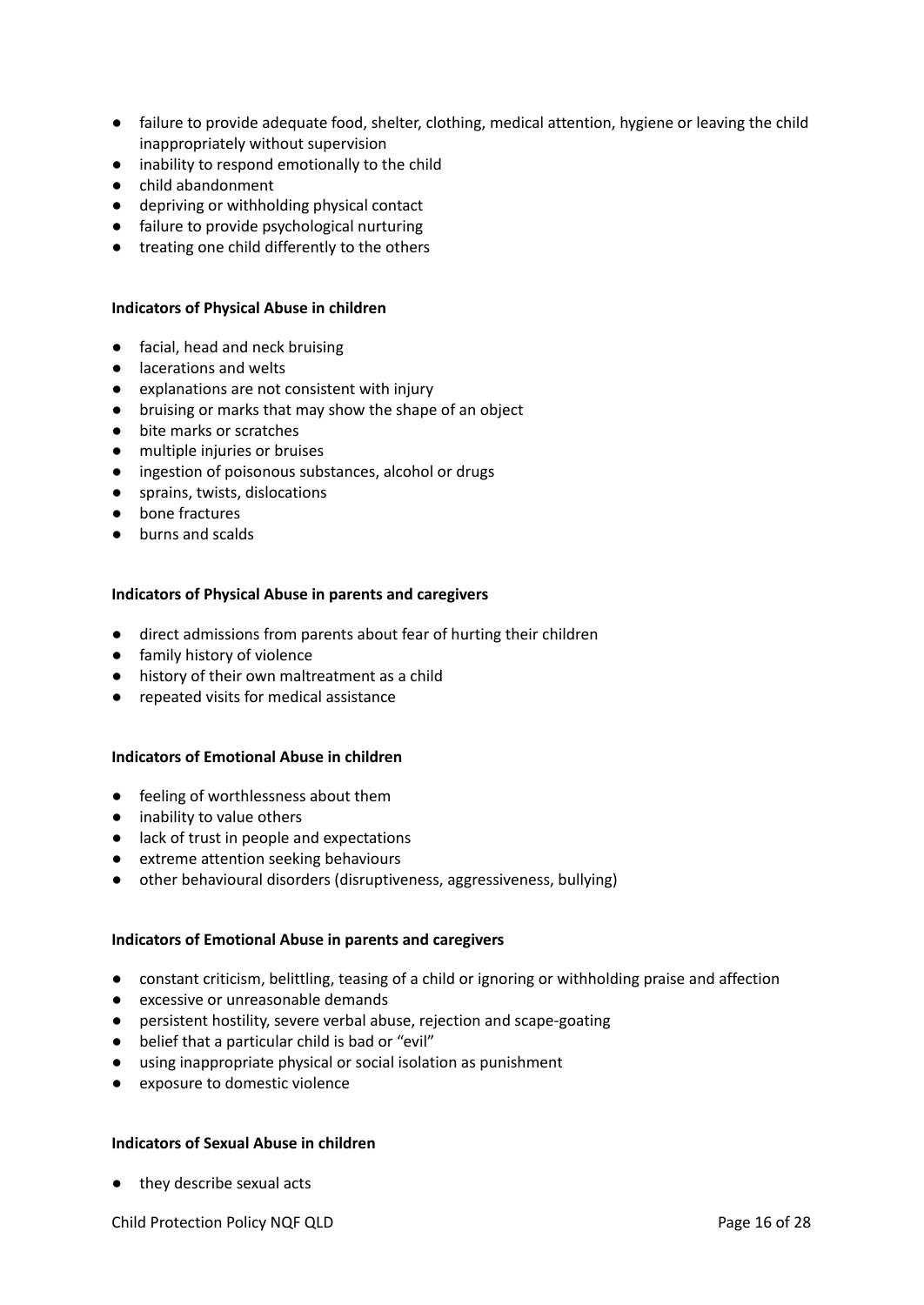- direct or indirect disclosures
- age inappropriate behaviour and/or persistent sexual behaviour
- self destructive behaviour
- regression in development achievements
- child being in contact with a suspected or known perpetrator of sexual assault
- bleeding from the vagina or anus
- injuries such as tears to the genitalia

#### **Indicators of Sexual Abuse in parents, caregivers of anyone else associated with the child**

- exposing the child to sexual behaviours of others
- suspected of or charged with child sexual abuse
- inappropriate jealousy regarding age appropriate development of independence from the family
- coercing the child to engage in sexual behaviour with other children
- verbal threats of sexual abuse
- exposing the child to pornography

#### **Indicators of Domestic Violence in children**

- show aggressive behaviour
- develop phobias & insomnia
- experience anxiety
- show signs of depression
- have diminished self esteem
- demonstrate poor academic performance and problem solving skills
- have reduced social competence skills including low levels of empathy
- show emotional distress
- have physical complaints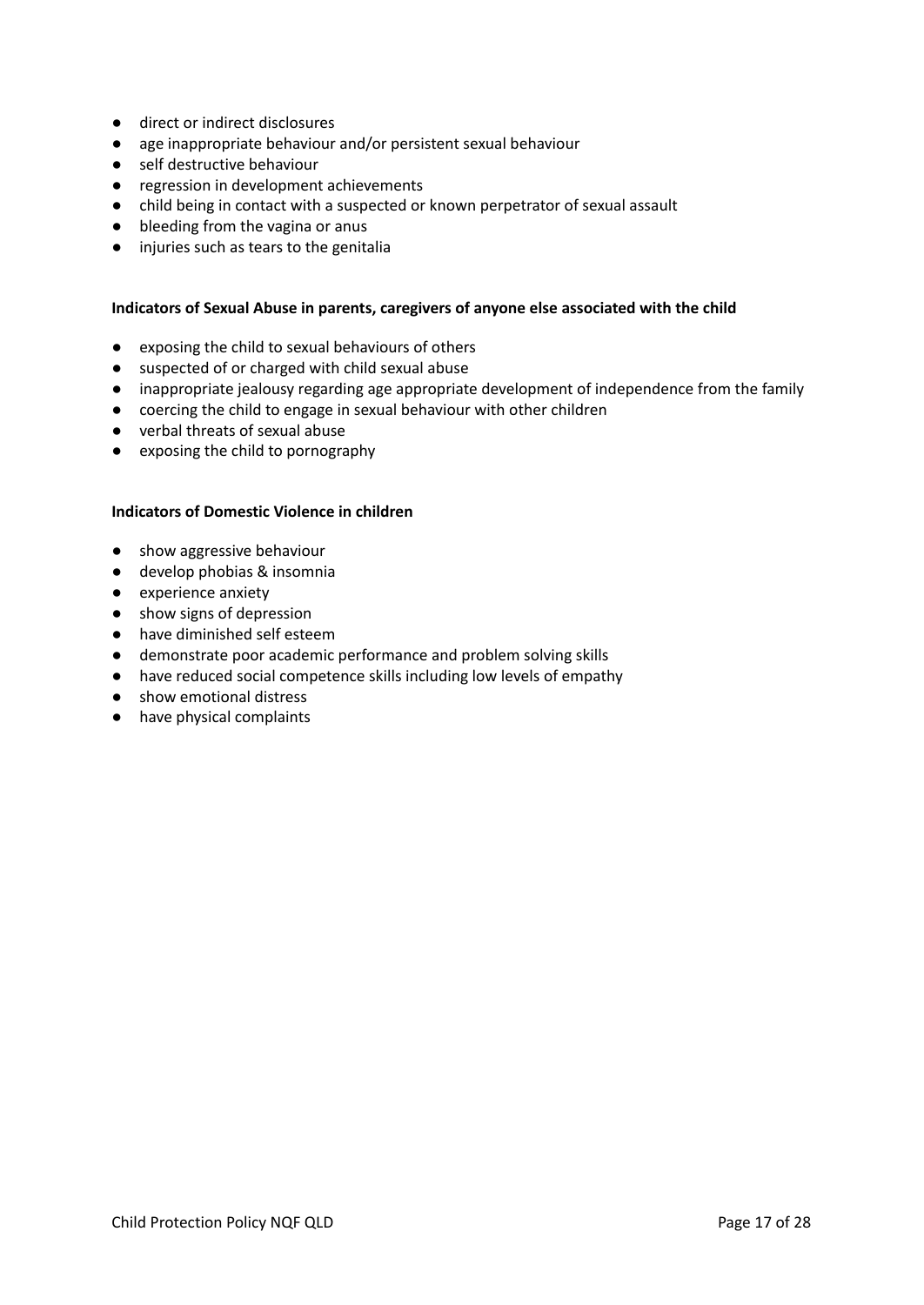### **Appendix C**

# **Disclosure of harm**



A disclosure of harm occurs when someone, including a child, tells you about harm that has happened, is happening, or is likely to happen to a child. Disclosures of harm may start with:

- I think I saw…‖
- Somebody told me that... II
- Just think you should know…‖
- I'm not sure what I want you to do, but…‖

| Child's name                                                                                                                                                      |  |
|-------------------------------------------------------------------------------------------------------------------------------------------------------------------|--|
|                                                                                                                                                                   |  |
| Are they related to the child? Yes $\vert$  <br>No                                                                                                                |  |
|                                                                                                                                                                   |  |
| What did the person disclose? Try to use the exact words they used. Use "I said" "they said"<br>statements, include any questions you asked and comments you made |  |
|                                                                                                                                                                   |  |
| <u> 1989 - Johann Stoff, amerikansk politiker (d. 1989)</u>                                                                                                       |  |
|                                                                                                                                                                   |  |
| <u> 1989 - Johann Stoff, deutscher Stoff, der Stoff, der Stoff, der Stoff, der Stoff, der Stoff, der Stoff, der S</u>                                             |  |
|                                                                                                                                                                   |  |
|                                                                                                                                                                   |  |
| What date did the person make the disclosure? _________________                                                                                                   |  |
|                                                                                                                                                                   |  |
| Was anyone else present during the disclosure? Yes<br>No                                                                                                          |  |
|                                                                                                                                                                   |  |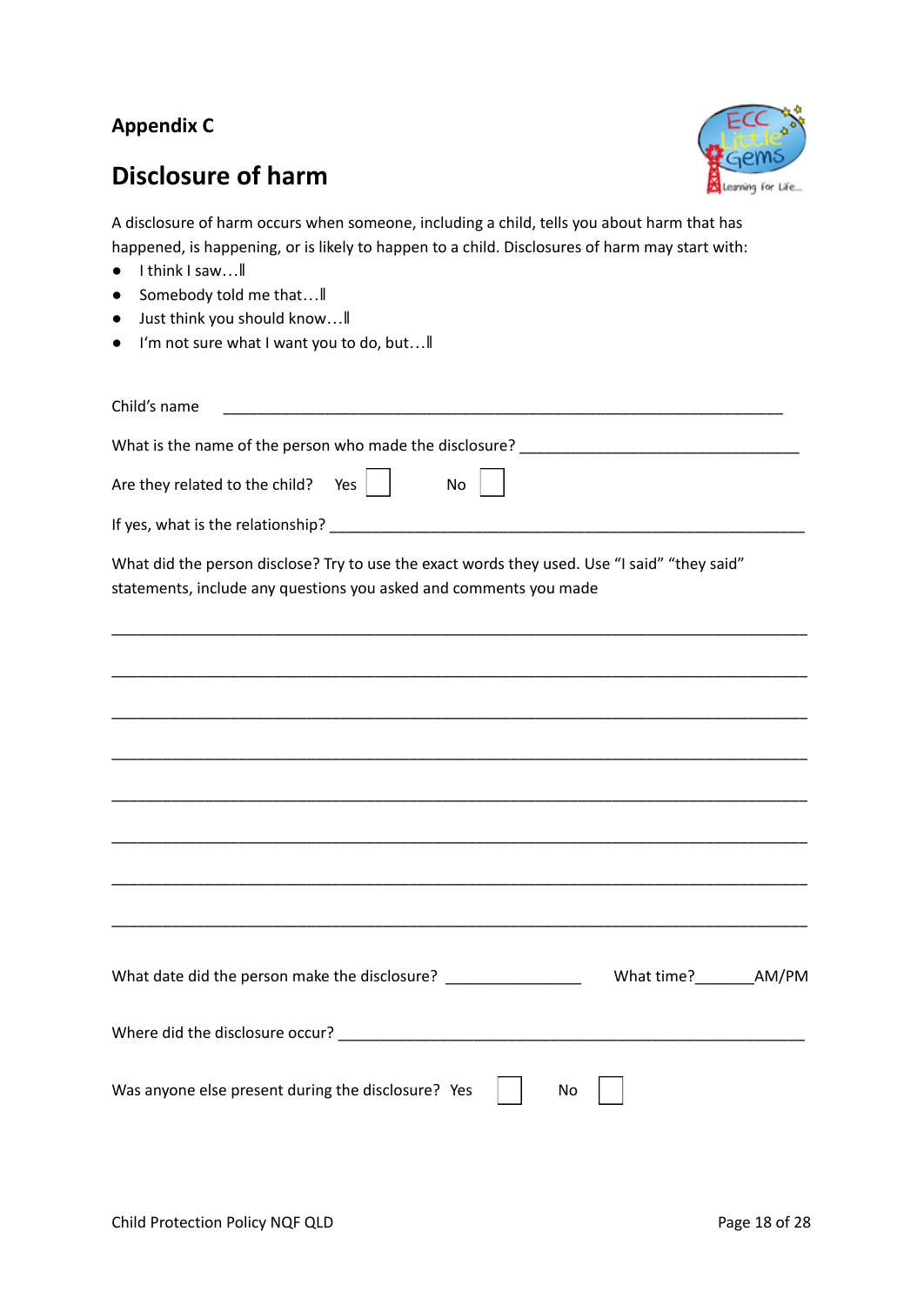If yes what is/are their name, role and employer?

| Have you followed the procedure in the Child Protection Policy for making a report? Yes  <br>No.<br>Describe the actions you have taken following the disclosure                                                                                                |                                                                                                                                                              |  |  |  |  |  |  |  |
|-----------------------------------------------------------------------------------------------------------------------------------------------------------------------------------------------------------------------------------------------------------------|--------------------------------------------------------------------------------------------------------------------------------------------------------------|--|--|--|--|--|--|--|
|                                                                                                                                                                                                                                                                 |                                                                                                                                                              |  |  |  |  |  |  |  |
|                                                                                                                                                                                                                                                                 |                                                                                                                                                              |  |  |  |  |  |  |  |
| the control of the control of the control of the control of the control of the control of the control of the control of the control of the control of the control of the control of the control of the control of the control<br>Name of person completing form | <u> 1989 - Johann John Stein, markin fan it ferskearre fan it ferskearre fan it ferskearre fan it ferskearre fan </u><br>Signature of person completing form |  |  |  |  |  |  |  |
|                                                                                                                                                                                                                                                                 | Time <b>The Commission Commission</b><br>AM/PM                                                                                                               |  |  |  |  |  |  |  |

\_\_\_\_\_\_\_\_\_\_\_\_\_\_\_\_\_\_\_\_\_\_\_\_\_\_\_\_\_\_\_\_\_\_\_\_\_\_\_\_\_\_\_\_\_\_\_\_\_\_\_\_\_\_\_\_\_\_\_\_\_\_\_\_\_\_\_\_\_\_\_\_\_\_\_\_\_\_\_\_\_\_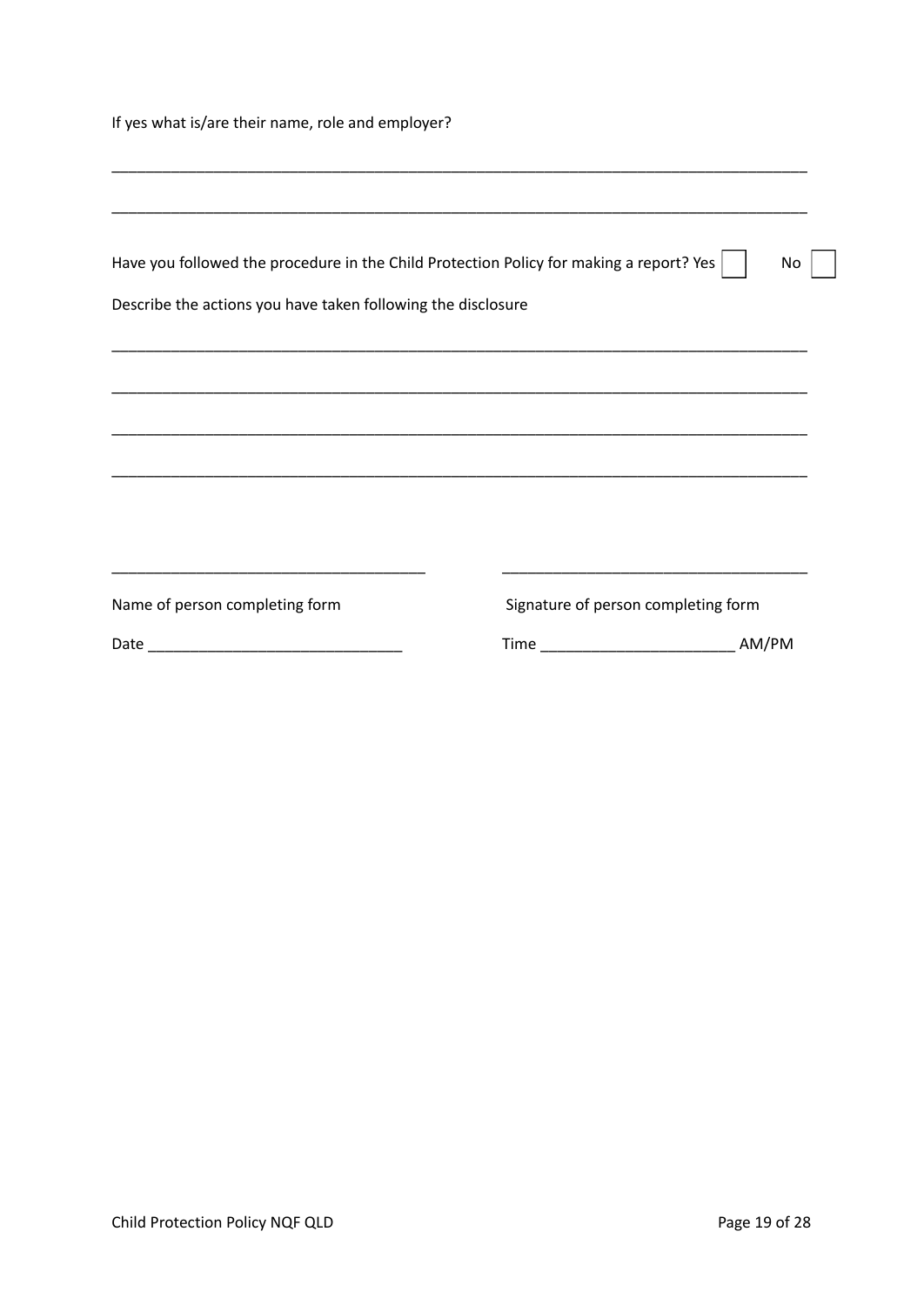# **Suspicion of harm**



Educators may suspect harm if:

- a child says they have been harmed
- someone else, for example another child, a parent, or an employee, says harm has occurred or is likely to occur
- a child says they know someone who has been harmed (it is possible that they may be referring to themselves)
- they are concerned at significant changes in the behaviour of a child, or the presence of new unexplained and suspicious injuries
- they see the harm happening.

Child's name

Why do you suspect harm? Try to use the exact words a child or someone else uses if relevant. Provide as much detail as possible

\_\_\_\_\_\_\_\_\_\_\_\_\_\_\_\_\_\_\_\_\_\_\_\_\_\_\_\_\_\_\_\_\_\_\_\_\_\_\_\_\_\_\_\_\_\_\_\_\_\_\_\_\_\_\_\_\_\_\_\_\_\_\_\_\_\_\_\_\_\_\_\_\_\_\_\_\_\_\_\_\_\_

\_\_\_\_\_\_\_\_\_\_\_\_\_\_\_\_\_\_\_\_\_\_\_\_\_\_\_\_\_\_\_\_\_\_\_\_\_\_\_\_\_\_\_\_\_\_\_\_\_\_\_\_\_\_\_\_\_\_\_\_\_\_\_\_\_\_\_\_\_\_\_\_\_\_\_\_\_\_\_\_\_\_

\_\_\_\_\_\_\_\_\_\_\_\_\_\_\_\_\_\_\_\_\_\_\_\_\_\_\_\_\_\_\_\_\_\_\_\_\_\_\_\_\_\_\_\_\_\_\_\_\_\_\_\_\_\_\_\_\_\_\_\_\_\_\_\_\_\_\_\_\_\_\_\_\_\_\_\_\_\_\_\_\_\_

\_\_\_\_\_\_\_\_\_\_\_\_\_\_\_\_\_\_\_\_\_\_\_\_\_\_\_\_\_\_\_\_\_\_\_\_\_\_\_\_\_\_\_\_\_\_\_\_\_\_\_\_\_\_\_\_\_\_\_\_\_\_\_\_\_\_\_\_\_\_\_\_\_\_\_\_\_\_\_\_\_\_ \_\_\_\_\_\_\_\_\_\_\_\_\_\_\_\_\_\_\_\_\_\_\_\_\_\_\_\_\_\_\_\_\_\_\_\_\_\_\_\_\_\_\_\_\_\_\_\_\_\_\_\_\_\_\_\_\_\_\_\_\_\_\_\_\_\_\_\_\_\_\_\_\_\_\_\_\_\_\_\_\_\_ \_\_\_\_\_\_\_\_\_\_\_\_\_\_\_\_\_\_\_\_\_\_\_\_\_\_\_\_\_\_\_\_\_\_\_\_\_\_\_\_\_\_\_\_\_\_\_\_\_\_\_\_\_\_\_\_\_\_\_\_\_\_\_\_\_\_\_\_\_\_\_\_\_\_\_\_\_\_\_\_\_\_ \_\_\_\_\_\_\_\_\_\_\_\_\_\_\_\_\_\_\_\_\_\_\_\_\_\_\_\_\_\_\_\_\_\_\_\_\_\_\_\_\_\_\_\_\_\_\_\_\_\_\_\_\_\_\_\_\_\_\_\_\_\_\_\_\_\_\_\_\_\_\_\_\_\_\_\_\_\_\_\_\_\_ \_\_\_\_\_\_\_\_\_\_\_\_\_\_\_\_\_\_\_\_\_\_\_\_\_\_\_\_\_\_\_\_\_\_\_\_\_\_\_\_\_\_\_\_\_\_\_\_\_\_\_\_\_\_\_\_\_\_\_\_\_\_\_\_\_\_\_\_\_\_\_\_\_\_\_\_\_\_\_\_\_\_ \_\_\_\_\_\_\_\_\_\_\_\_\_\_\_\_\_\_\_\_\_\_\_\_\_\_\_\_\_\_\_\_\_\_\_\_\_\_\_\_\_\_\_\_\_\_\_\_\_\_\_\_\_\_\_\_\_\_\_\_\_\_\_\_\_\_\_\_\_\_\_\_\_\_\_\_\_\_\_\_\_ \_\_\_\_\_\_\_\_\_\_\_\_\_\_\_\_\_\_\_\_\_\_\_\_\_\_\_\_\_\_\_\_\_\_\_\_\_\_\_\_\_\_\_\_\_\_\_\_\_\_\_\_\_\_\_\_\_\_\_\_\_\_\_\_\_\_\_\_\_\_\_\_\_\_\_\_\_\_\_\_\_\_ If relevant, what date did the person say something? \_\_\_\_\_\_\_\_\_\_\_\_\_\_\_\_What time? AM/PM Have you followed the procedure in the Child Protection Policy for making a report? Yes  $\Box$  No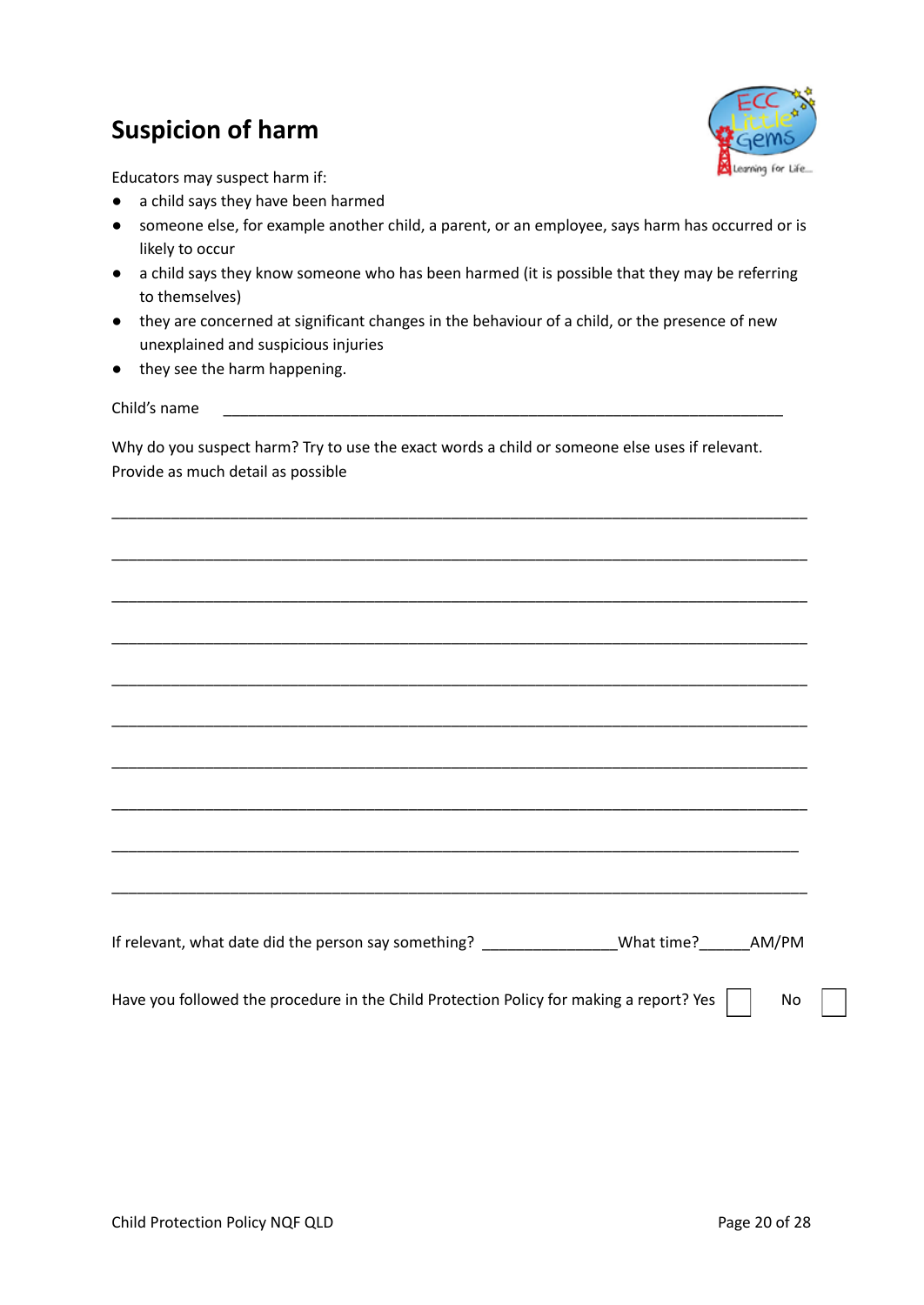Describe the actions you have taken because of your suspicion

| Name of person completing form | Signature of person completing form |       |
|--------------------------------|-------------------------------------|-------|
|                                |                                     | AM/PM |
|                                |                                     |       |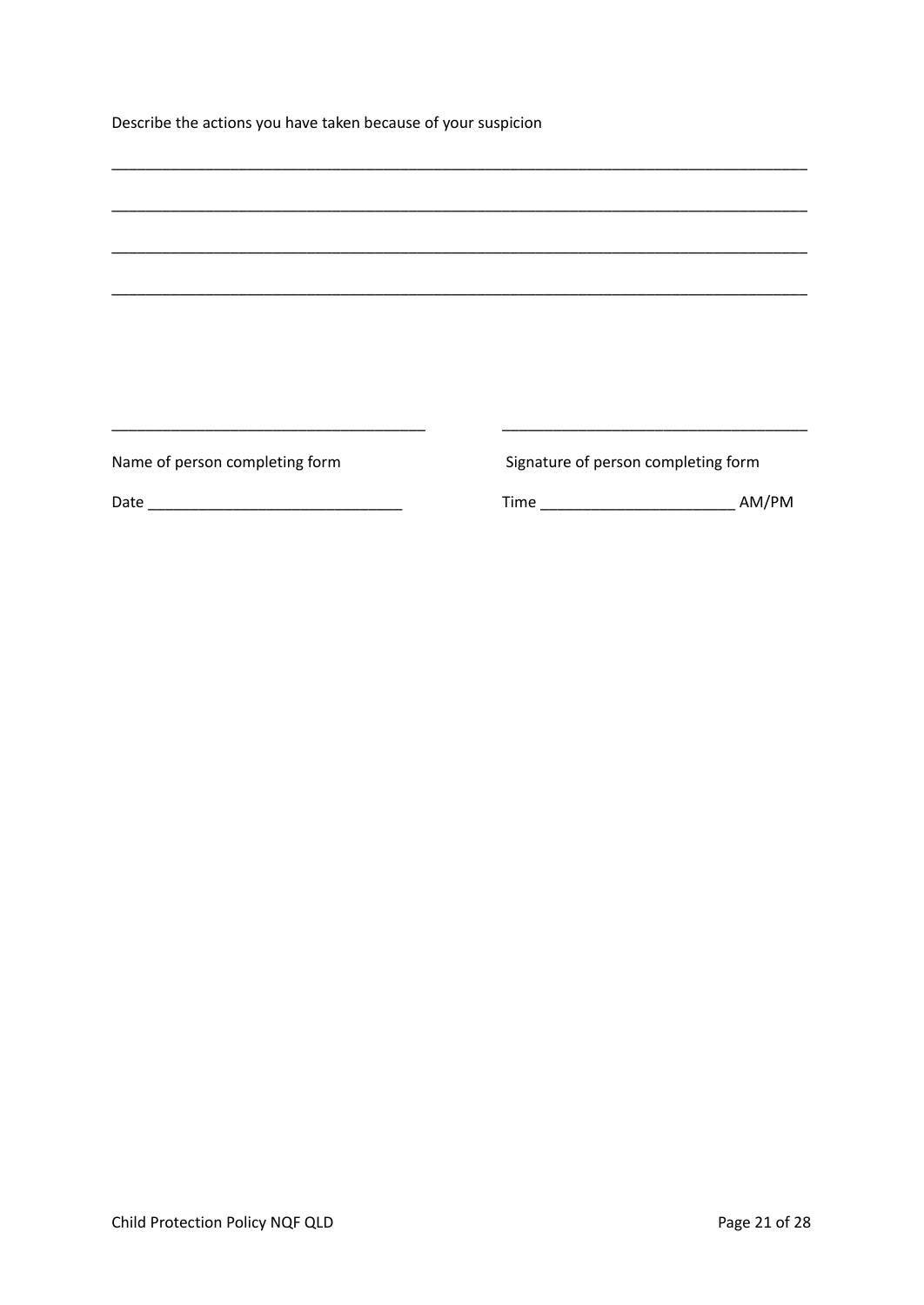### **Appendix D**

# **CHILD PROTECTION RISK MANAGEMENT STRATEGY BREACH INCIDENT REPORT FORM**



| Name of person(s) involved in the breach |  |
|------------------------------------------|--|
|                                          |  |
| Description of the breach                |  |
|                                          |  |
|                                          |  |
|                                          |  |
|                                          |  |
|                                          |  |
|                                          |  |
| Immediate action taken                   |  |
|                                          |  |
|                                          |  |
|                                          |  |
|                                          |  |
|                                          |  |
|                                          |  |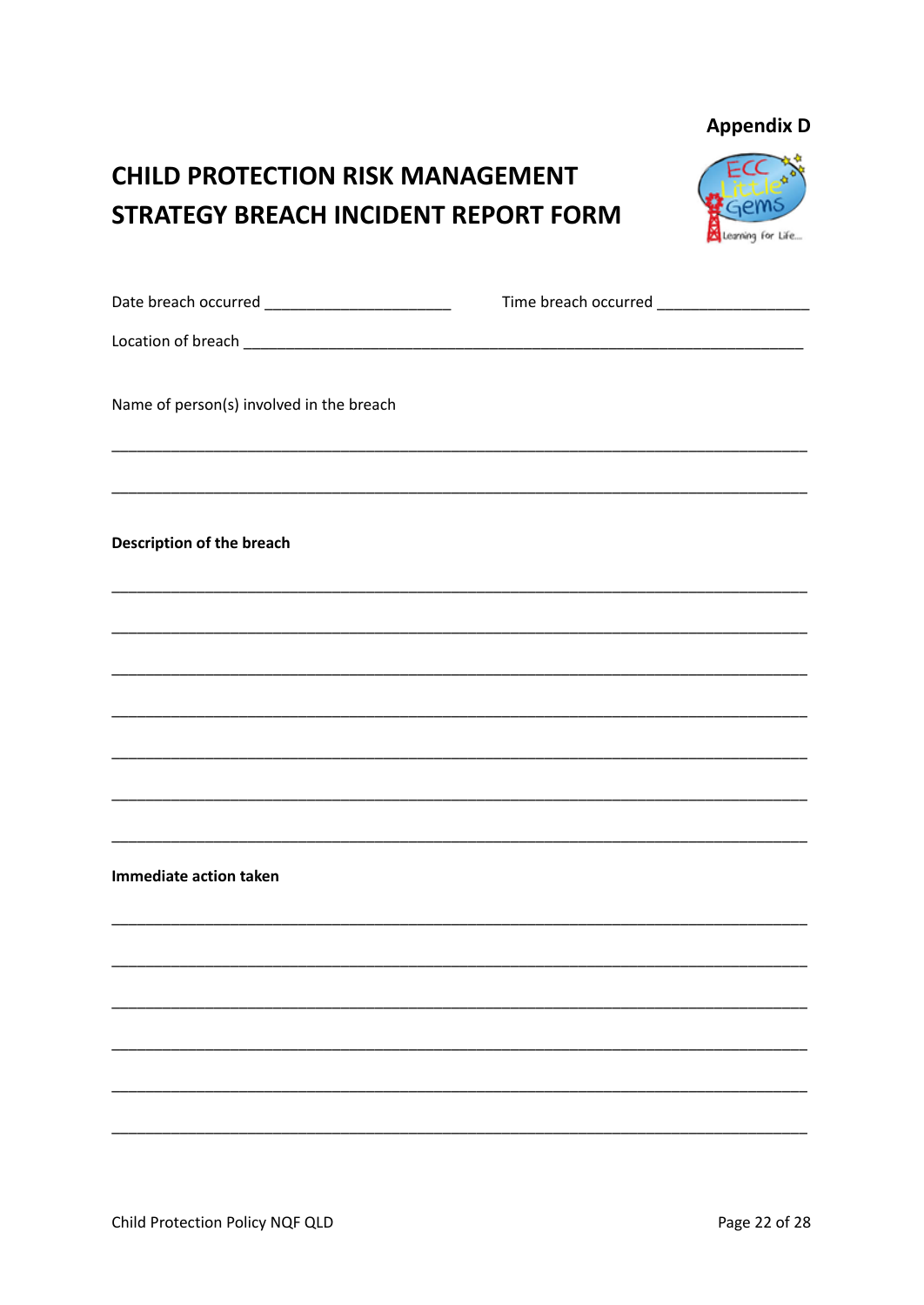| If no action taken - reason                |                                                                                                                        |
|--------------------------------------------|------------------------------------------------------------------------------------------------------------------------|
|                                            |                                                                                                                        |
|                                            |                                                                                                                        |
|                                            |                                                                                                                        |
|                                            |                                                                                                                        |
|                                            |                                                                                                                        |
|                                            |                                                                                                                        |
|                                            |                                                                                                                        |
|                                            | <u> 1989 - Johann John Harry Harry Harry Harry Harry Harry Harry Harry Harry Harry Harry Harry Harry Harry Harry H</u> |
| Name of person completing form             | Signature of person completing form                                                                                    |
| Date __________________________            | Time ______________ AM/PM                                                                                              |
|                                            | <u> 1980 - Johann John Stone, mars and de la partie de la partie de la partie de la partie de la partie de la par</u>  |
| Authority breach reported to (if relevant) | Name of person reported to                                                                                             |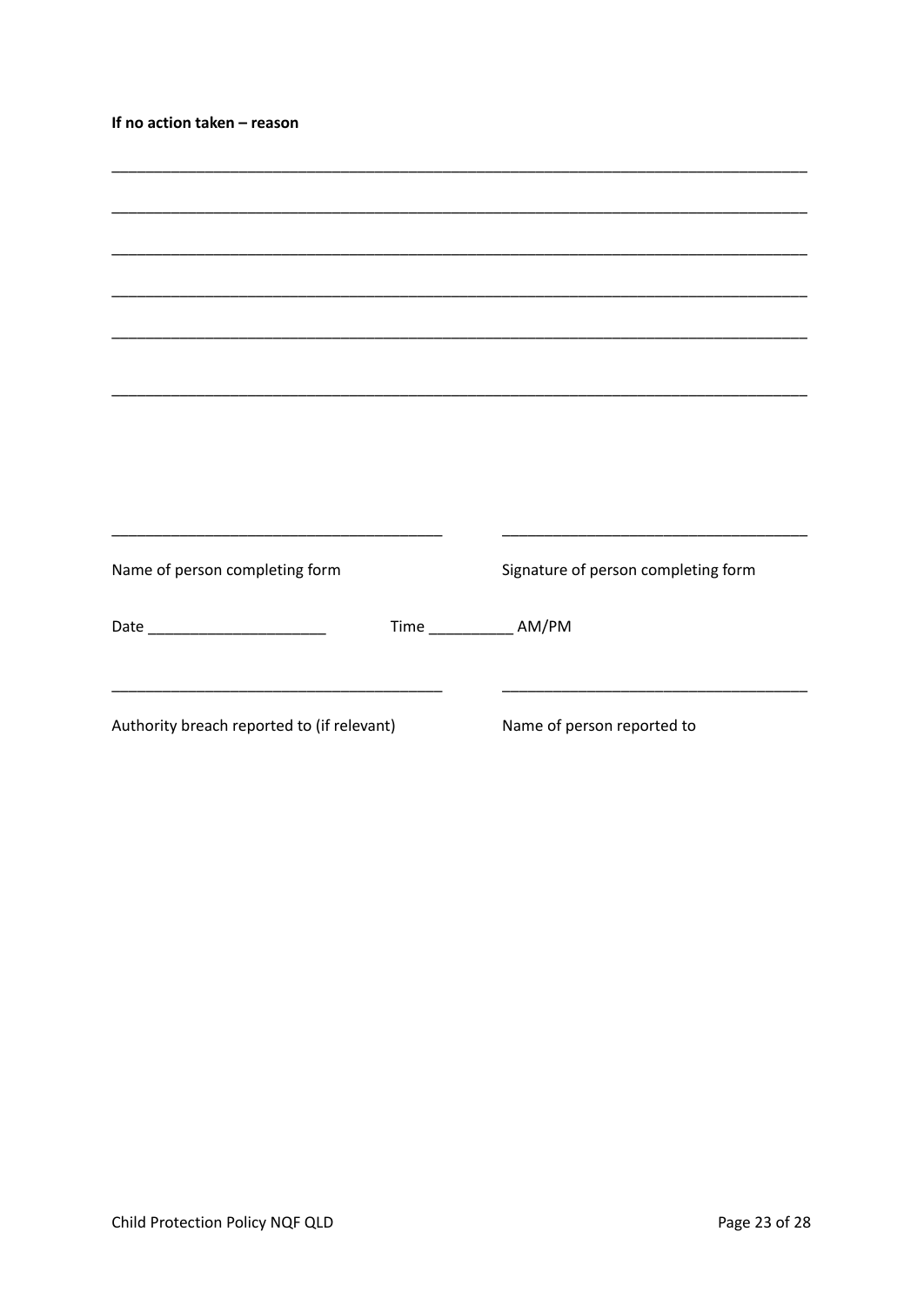# **Appendix E**

Learning for Life...

# **Child Protection Risk Management Strategy – Template for High Risk Activity**

| STEP 1                                                                                                                                  | STEP <sub>2</sub>                                                                                                                                                                                           | STEP <sub>3</sub>                                                                              | STEP 4                                              | STEP <sub>5</sub>                                                  | STEP <sub>6</sub>                                                        |
|-----------------------------------------------------------------------------------------------------------------------------------------|-------------------------------------------------------------------------------------------------------------------------------------------------------------------------------------------------------------|------------------------------------------------------------------------------------------------|-----------------------------------------------------|--------------------------------------------------------------------|--------------------------------------------------------------------------|
| Describe the activity<br>Identify all elements of the event<br>from beginning to end eg activity,<br>objectives, location, participants | <b>Identify Risks</b><br>Something that could happen that<br>results in harm - also consider<br>physical, emotional, sexual and<br>cultural risks from children, adults,<br>visitors, employees, volunteers | <b>Analyse the Risk</b><br>How likely is the risk, what would<br>happen if the risk did occur? | <b>Evaluate the Risk</b><br>Likelihood/Consequences | <b>Manage the Risk</b><br>Assess the options to reduce the<br>risk | <b>Review</b><br>Nominate who will<br>review after the<br>event/activity |
|                                                                                                                                         |                                                                                                                                                                                                             |                                                                                                |                                                     |                                                                    |                                                                          |
|                                                                                                                                         |                                                                                                                                                                                                             |                                                                                                |                                                     |                                                                    |                                                                          |
|                                                                                                                                         |                                                                                                                                                                                                             |                                                                                                |                                                     |                                                                    |                                                                          |
|                                                                                                                                         |                                                                                                                                                                                                             |                                                                                                |                                                     |                                                                    |                                                                          |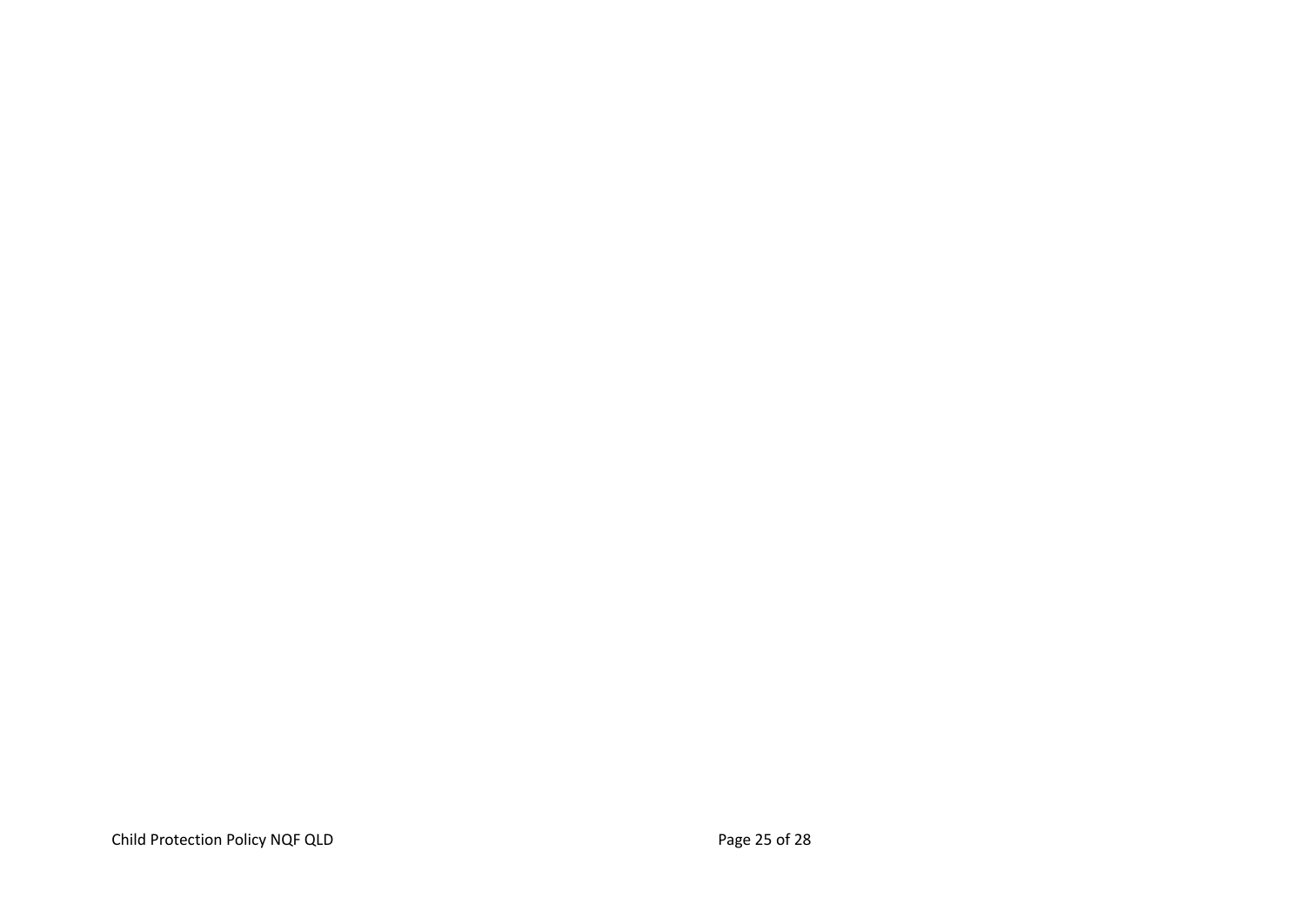| Determine likelihood of the risk by using the left hand column of the Risk Analysis Matrix (below). Use the<br>impact information to determine the consequences level. Combine the Consequence and Likelihood ratings to<br>arrive at the Risk Level (i.e. Low, Medium, High or Critical). CONSEQUENCES |                      |               |                 |                 |                 |  |  |  |  |
|---------------------------------------------------------------------------------------------------------------------------------------------------------------------------------------------------------------------------------------------------------------------------------------------------------|----------------------|---------------|-----------------|-----------------|-----------------|--|--|--|--|
| <b>LIKELIHOOD</b>                                                                                                                                                                                                                                                                                       | <b>Insignificant</b> | <b>Minor</b>  | <b>Moderate</b> | <b>Major</b>    | <b>Extreme</b>  |  |  |  |  |
| <b>Very likely</b><br>Expected to occur in<br>most circumstances                                                                                                                                                                                                                                        | <b>Medium</b>        | <b>Medium</b> | <b>High</b>     | <b>Critical</b> | <b>Critical</b> |  |  |  |  |
| Likely<br>Will probably occur in<br>most circumstances                                                                                                                                                                                                                                                  | Low                  | <b>Medium</b> | <b>High</b>     | <b>High</b>     | <b>Critical</b> |  |  |  |  |
| <b>Possible</b><br>Might occur at some<br>time                                                                                                                                                                                                                                                          | Low                  | <b>Medium</b> | <b>Medium</b>   | <b>High</b>     | <b>High</b>     |  |  |  |  |
| <b>Unlikely</b><br>Not expected to occur                                                                                                                                                                                                                                                                | Low                  | Low           | <b>Medium</b>   | <b>Medium</b>   | <b>High</b>     |  |  |  |  |
| Rare<br>Occurs in exceptional<br>circumstances only                                                                                                                                                                                                                                                     | Low                  | Low           | Low             | <b>Medium</b>   | <b>Medium</b>   |  |  |  |  |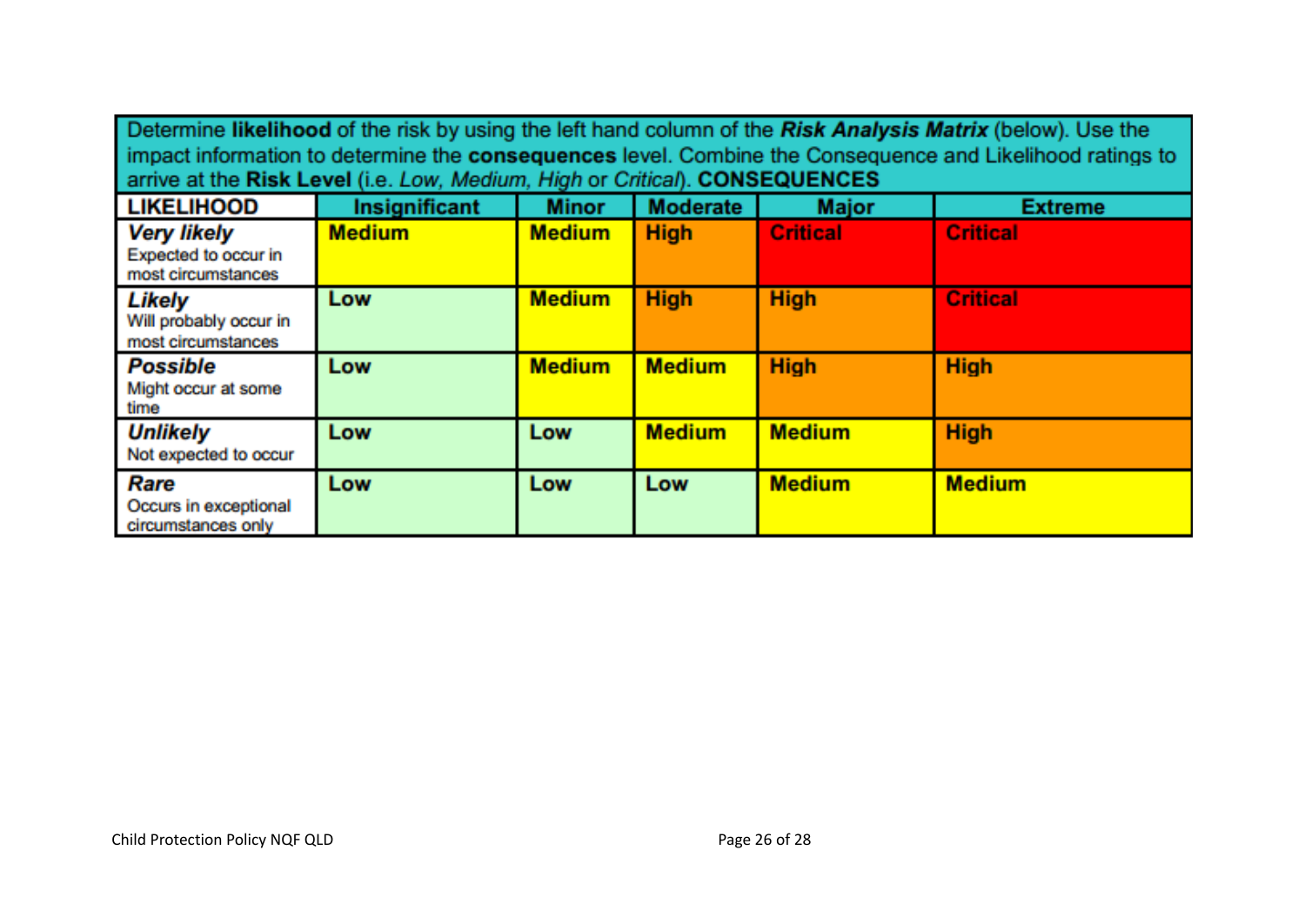# **Appendix F**



### **EMPLOYEE REGISTER**

Organisations are advised that if an employee or volunteer advises that they have already applied for, or hold a blue card through another employer, they must notify Blue<br>Card Services by submitting an Authorisation to Con

Name of organisation: Name of organisation:

| Determine if a blue card is required |                                           |                                                                    |                                             |                         |                                                                   | <b>Record blue card information</b>                        |                                                                             |                                     |                                                                  |                                       |                                                                                            |                                                                                                                 |                                                                                                                             |                                                                                                                        |
|--------------------------------------|-------------------------------------------|--------------------------------------------------------------------|---------------------------------------------|-------------------------|-------------------------------------------------------------------|------------------------------------------------------------|-----------------------------------------------------------------------------|-------------------------------------|------------------------------------------------------------------|---------------------------------------|--------------------------------------------------------------------------------------------|-----------------------------------------------------------------------------------------------------------------|-----------------------------------------------------------------------------------------------------------------------------|------------------------------------------------------------------------------------------------------------------------|
| <b>Date</b><br>updated               | <b>Applicant's</b><br><b>First Name/s</b> | Name on blue card<br><b>Applicant's</b><br><b>Middle</b><br>Name/s | <b>Applicant's</b><br>Family<br><b>Name</b> | Date of<br><b>Birth</b> | <b>Card Type</b><br>(paid,<br>volunteer,<br>student,<br>business) | Is a blue<br>card<br>required?<br>(if no, state<br>reason) | <b>Blue card</b><br>status (valid<br>card or<br>application in<br>progress) | Date of<br>application<br>submitted | <b>Blue card</b><br>number<br><b>C</b><br>$\left  \cdot \right $ | <b>Expiry</b><br>date of<br>blue card | <b>Date</b><br>renewal<br>form to be<br>submitted<br>(4 months<br>prior to<br>expiry date) | Have<br>you<br>sighted<br><b>ID</b> for the<br>blue<br>card<br>holder /<br>applicant<br>$\overline{\mathbf{z}}$ | <b>Have you</b><br>registered<br>this blue<br>card holder<br>with Blue<br>Card<br><b>Services to</b><br>receive<br>updates? | <b>Have you</b><br>received<br>confirmation<br>of the valid<br>card /<br>application<br>from Blue<br>Card<br>Services? |
|                                      |                                           |                                                                    |                                             |                         |                                                                   |                                                            |                                                                             |                                     |                                                                  |                                       |                                                                                            |                                                                                                                 |                                                                                                                             |                                                                                                                        |
|                                      |                                           |                                                                    |                                             |                         |                                                                   |                                                            |                                                                             |                                     |                                                                  |                                       |                                                                                            |                                                                                                                 |                                                                                                                             |                                                                                                                        |
|                                      |                                           |                                                                    |                                             |                         |                                                                   |                                                            |                                                                             |                                     |                                                                  |                                       |                                                                                            |                                                                                                                 |                                                                                                                             |                                                                                                                        |
|                                      |                                           |                                                                    |                                             |                         |                                                                   |                                                            |                                                                             |                                     |                                                                  |                                       |                                                                                            |                                                                                                                 |                                                                                                                             |                                                                                                                        |
|                                      |                                           |                                                                    |                                             |                         |                                                                   |                                                            |                                                                             |                                     |                                                                  |                                       |                                                                                            |                                                                                                                 |                                                                                                                             |                                                                                                                        |
|                                      |                                           |                                                                    |                                             |                         |                                                                   |                                                            |                                                                             |                                     |                                                                  |                                       |                                                                                            |                                                                                                                 |                                                                                                                             |                                                                                                                        |
|                                      |                                           |                                                                    |                                             |                         |                                                                   |                                                            |                                                                             |                                     |                                                                  |                                       |                                                                                            |                                                                                                                 |                                                                                                                             |                                                                                                                        |
|                                      |                                           |                                                                    |                                             |                         |                                                                   |                                                            |                                                                             |                                     |                                                                  |                                       |                                                                                            |                                                                                                                 |                                                                                                                             |                                                                                                                        |
|                                      |                                           |                                                                    |                                             |                         |                                                                   |                                                            |                                                                             |                                     |                                                                  |                                       |                                                                                            |                                                                                                                 |                                                                                                                             |                                                                                                                        |
|                                      |                                           |                                                                    |                                             |                         |                                                                   |                                                            |                                                                             |                                     |                                                                  |                                       |                                                                                            |                                                                                                                 |                                                                                                                             |                                                                                                                        |
|                                      |                                           |                                                                    |                                             |                         |                                                                   |                                                            |                                                                             |                                     |                                                                  |                                       |                                                                                            |                                                                                                                 |                                                                                                                             |                                                                                                                        |
|                                      |                                           |                                                                    |                                             |                         |                                                                   |                                                            |                                                                             |                                     |                                                                  |                                       |                                                                                            |                                                                                                                 |                                                                                                                             |                                                                                                                        |
|                                      |                                           |                                                                    |                                             |                         |                                                                   |                                                            |                                                                             |                                     |                                                                  |                                       |                                                                                            |                                                                                                                 |                                                                                                                             |                                                                                                                        |
|                                      |                                           |                                                                    |                                             |                         |                                                                   |                                                            |                                                                             |                                     |                                                                  |                                       |                                                                                            |                                                                                                                 |                                                                                                                             |                                                                                                                        |
|                                      |                                           |                                                                    |                                             |                         |                                                                   |                                                            |                                                                             |                                     |                                                                  |                                       |                                                                                            |                                                                                                                 |                                                                                                                             |                                                                                                                        |
|                                      |                                           |                                                                    |                                             |                         |                                                                   |                                                            |                                                                             |                                     |                                                                  |                                       |                                                                                            |                                                                                                                 |                                                                                                                             |                                                                                                                        |

Child Protection Policy NQF QLD **Page 27 of 28**